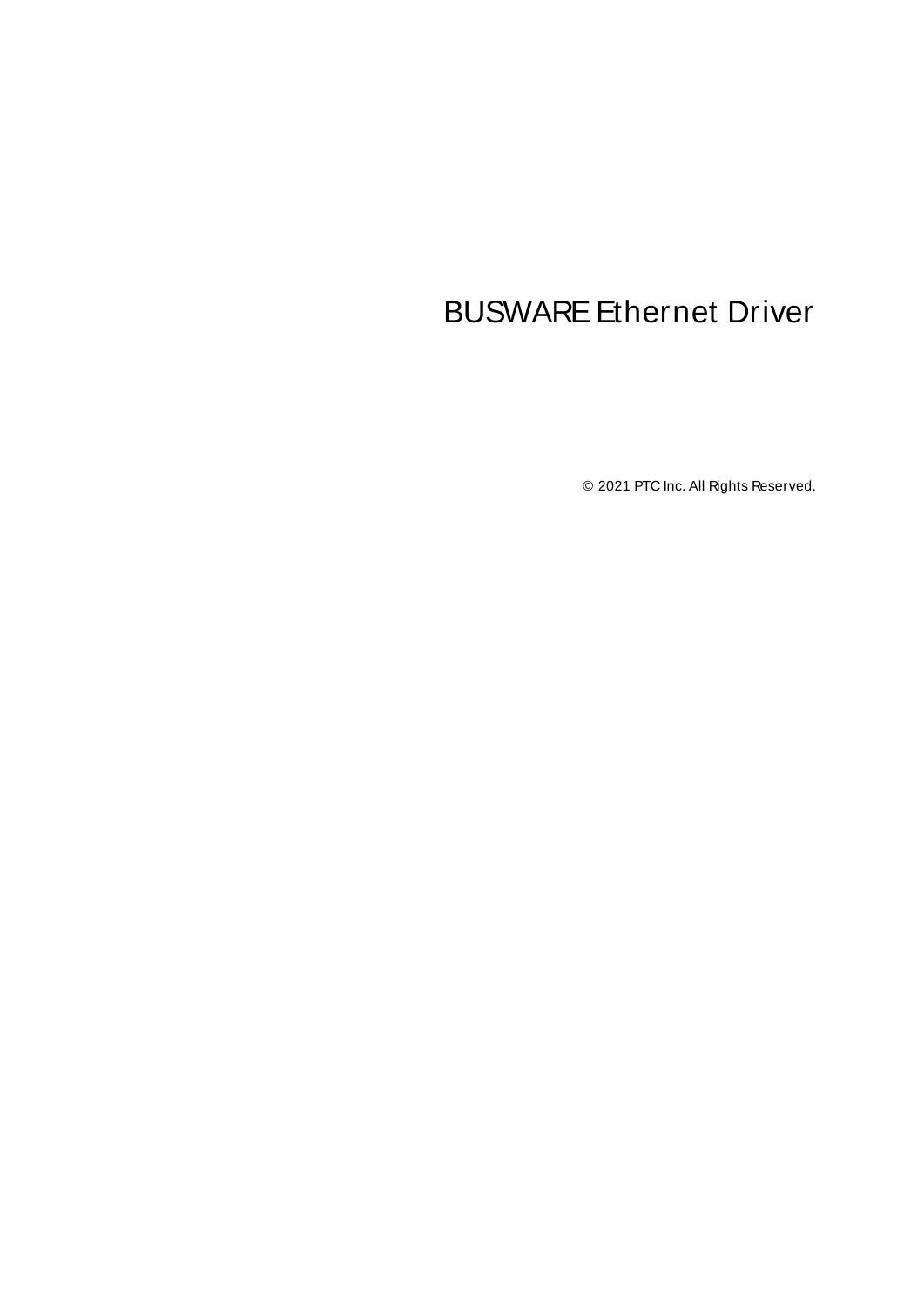# <span id="page-1-0"></span>Table of Contents

| Data Types Description manufacture and the control of the USA of the USA of the USA of the USA of the USA of t        |
|-----------------------------------------------------------------------------------------------------------------------|
|                                                                                                                       |
|                                                                                                                       |
| Address' <address>' is out of range for the specified device or register  20</address>                                |
|                                                                                                                       |
|                                                                                                                       |
|                                                                                                                       |
|                                                                                                                       |
|                                                                                                                       |
|                                                                                                                       |
|                                                                                                                       |
|                                                                                                                       |
|                                                                                                                       |
| Winsock V1.1 or higher must be installed to use the BUSWARE Ethernet Driver 23                                        |
| Bad address in block [ <start address=""> to <end address="">] on device '<device name="">' 23</device></end></start> |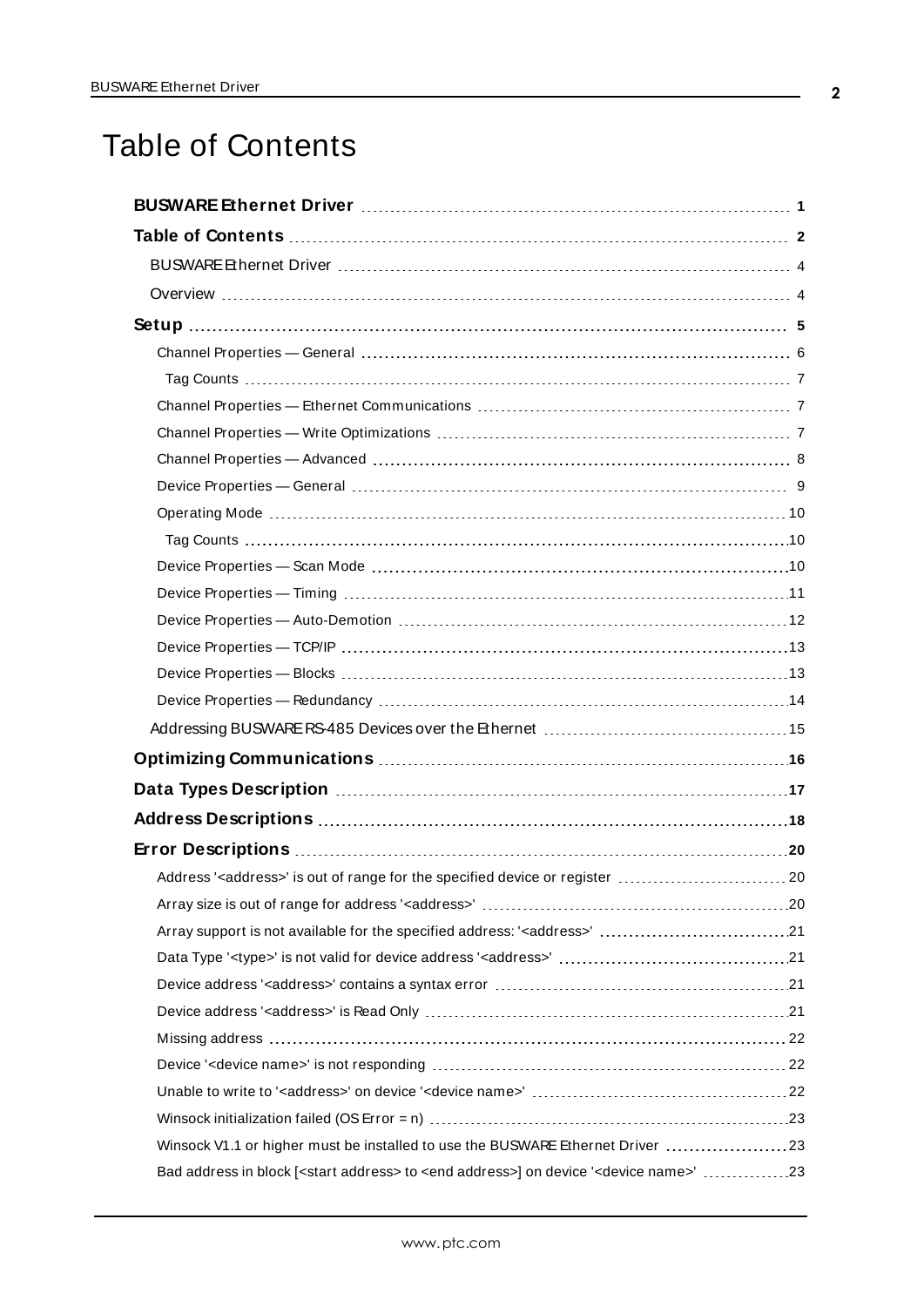| Block request [ <start address=""> to <end address="">] on device '<device name="">.' responded with</device></end></start> |  |
|-----------------------------------------------------------------------------------------------------------------------------|--|
| Block size mismatch reading [ <start address=""> to <end address="">] on device '<device name=""> 24</device></end></start> |  |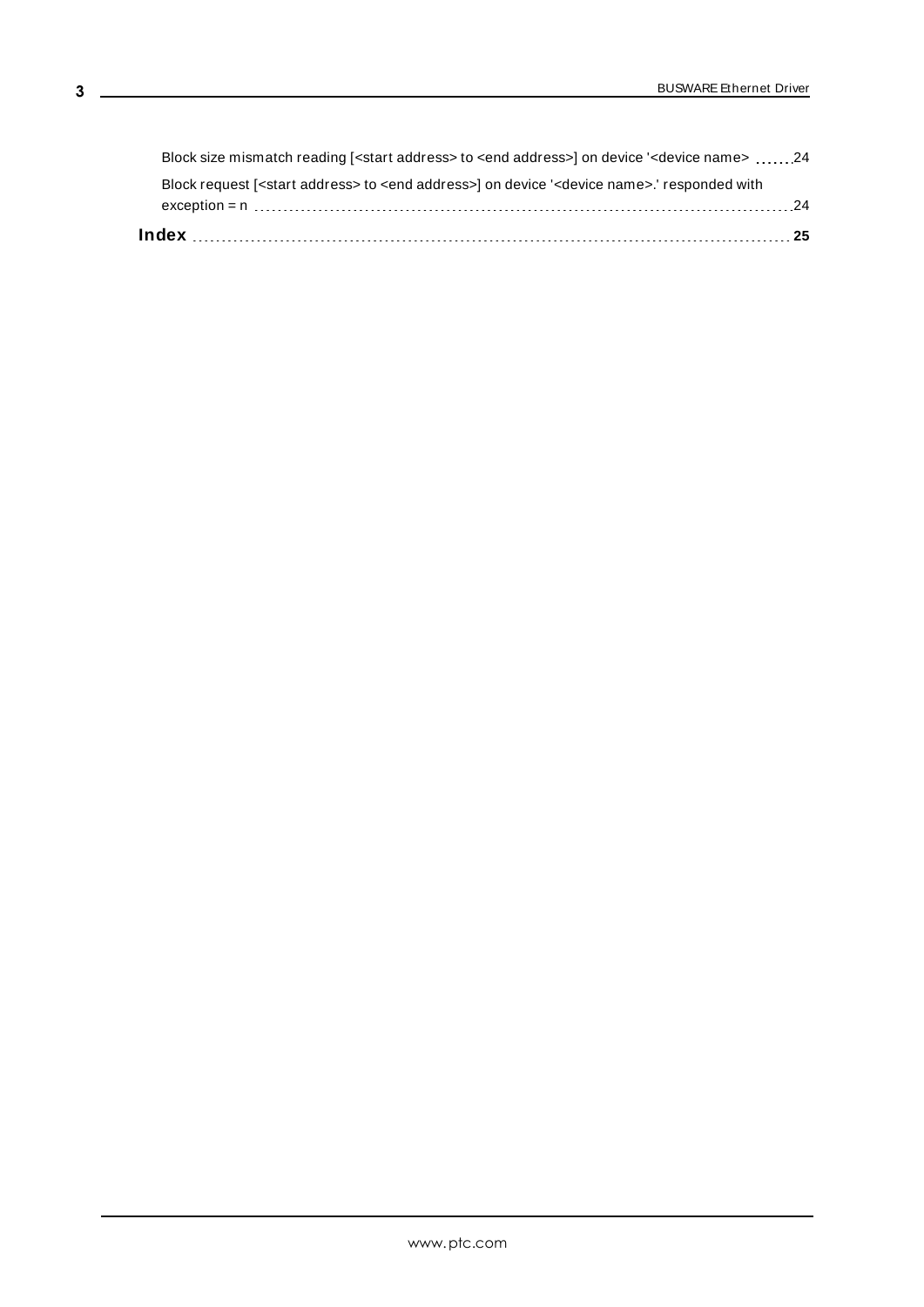### <span id="page-3-0"></span>**BUSWARE Ethernet Driver**

Help version 1.021

### **CONTENTS**

**[Overview](#page-3-1)** What is the BUSWARE Ethernet Driver?

**[Setup](#page-4-0)** How do I configure a device for use with this driver?

**[Addressing](#page-14-0) BUSWARE RS-485 Devices over the Ethernet**

How do I address BUSWARE RS-485 devices over Ethernet?

**Optimizing [Communications](#page-15-0)** How do I get the best performance from the BUSWARE Ethernet Driver?

### **Data Types [Description](#page-16-0)**

What data types does this driver support?

### **Address [Descriptions](#page-17-0)**

How do I address a data location on a BUSWARE Ethernet device?

### **Error [Descriptions](#page-19-0)**

<span id="page-3-1"></span>What error messages does the BUSWARE Ethernet Driver produce?

### <span id="page-3-2"></span>**Overview**

The BUSWARE Ethernet Driver provides a reliable way to connect BUSWARE Ethernet devices to OPC client applications; including HMI, SCADA, Historian, MES, ERP, and countless custom applications. This driver is intended for use with BUSWARE Ethernet Drivers that support the Modbus Open TCP/UDP protocol. It utilizes UDPsocket communications to provide maximum performance with minimal overhead.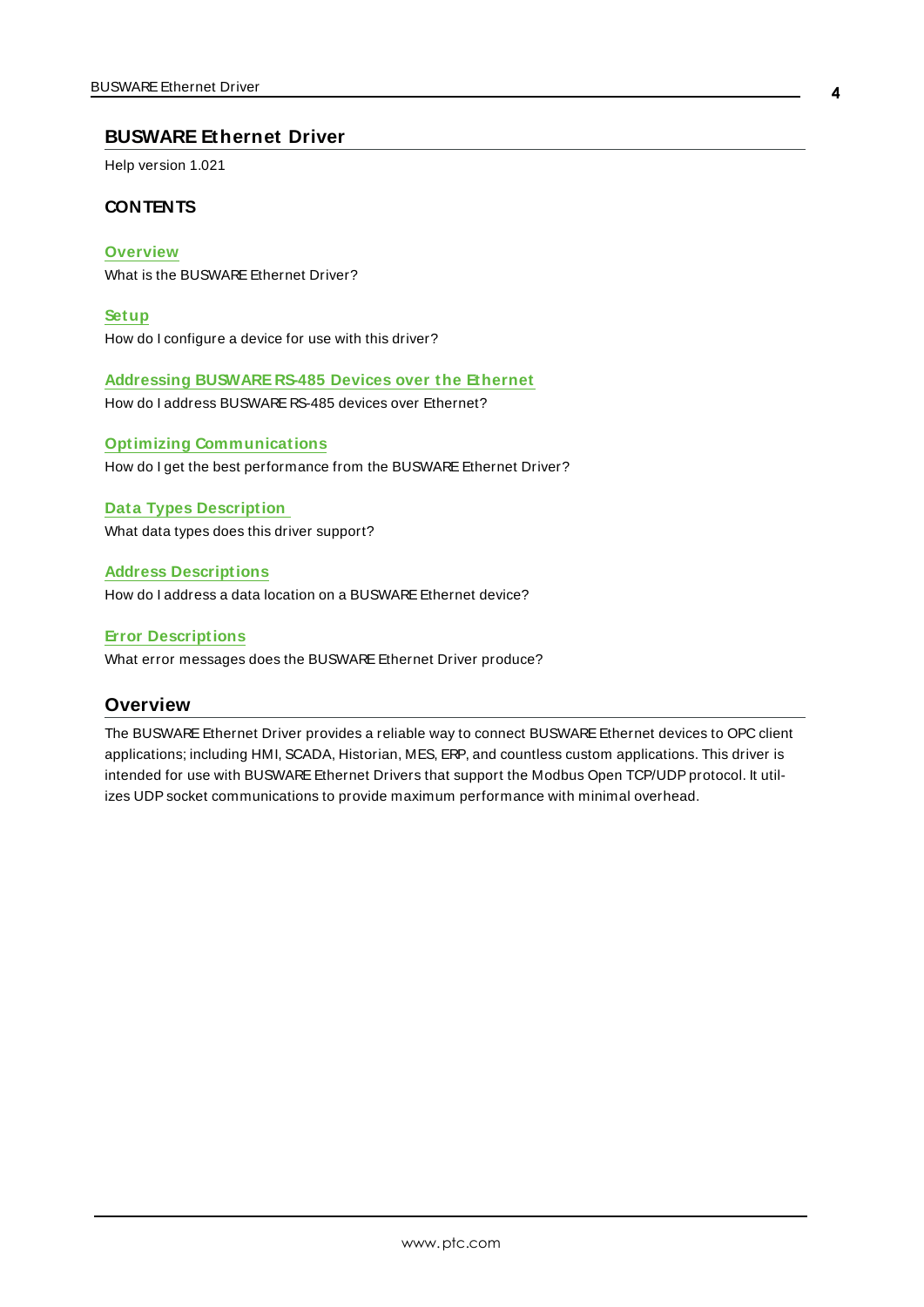### <span id="page-4-0"></span>**Setup**

### <span id="page-4-2"></span>**Supported Devices**

**BUSWARE Ethernet I/O Modules Models**

E200-FB00 E201-8B00 E290-FB00 E151-FB0 E190-8B00 E250-FB00 E300-FB00 E191-CB00

### **BUSWARE RS-485 I/O Connected Through an Ethernet I/O Module Models**

M200-FB00 M290-FB00 M151-FB00 M190-8B00 M181-4B00 M250-8B00 M300-8B00

### <span id="page-4-3"></span>**Communication Protocol**

Modbus Open Protocol over Ethernet using Winsock V1.1 or higher.

### **Channel and Device Limits**

The maximum number of channels supported by this driver is 100. The maximum number of devices supported by this driver is 1024 per channel.

### <span id="page-4-1"></span>**Device ID (Ethernet IP Network Address Without BUSWARE RS-485 Bridging)**

BUSWARE Ethernet Drivers are networked using standard IP addressing. Users can set the Ethernet I/O modules' IPaddress through the BUSWARE Remote IO Toolkit. In general, the Device ID has the following format: YYY.YYY.YYY, where YYYdesignates the device IP address. Each YYYbyte should be in the range of 0 to 255. If intending to address BUSWARE RS-485 modules hung from the Ethernet module's RS-485 port, refer to **[Addressing](#page-14-0) BUSWARE RS-485 Devices over the Ethernet**.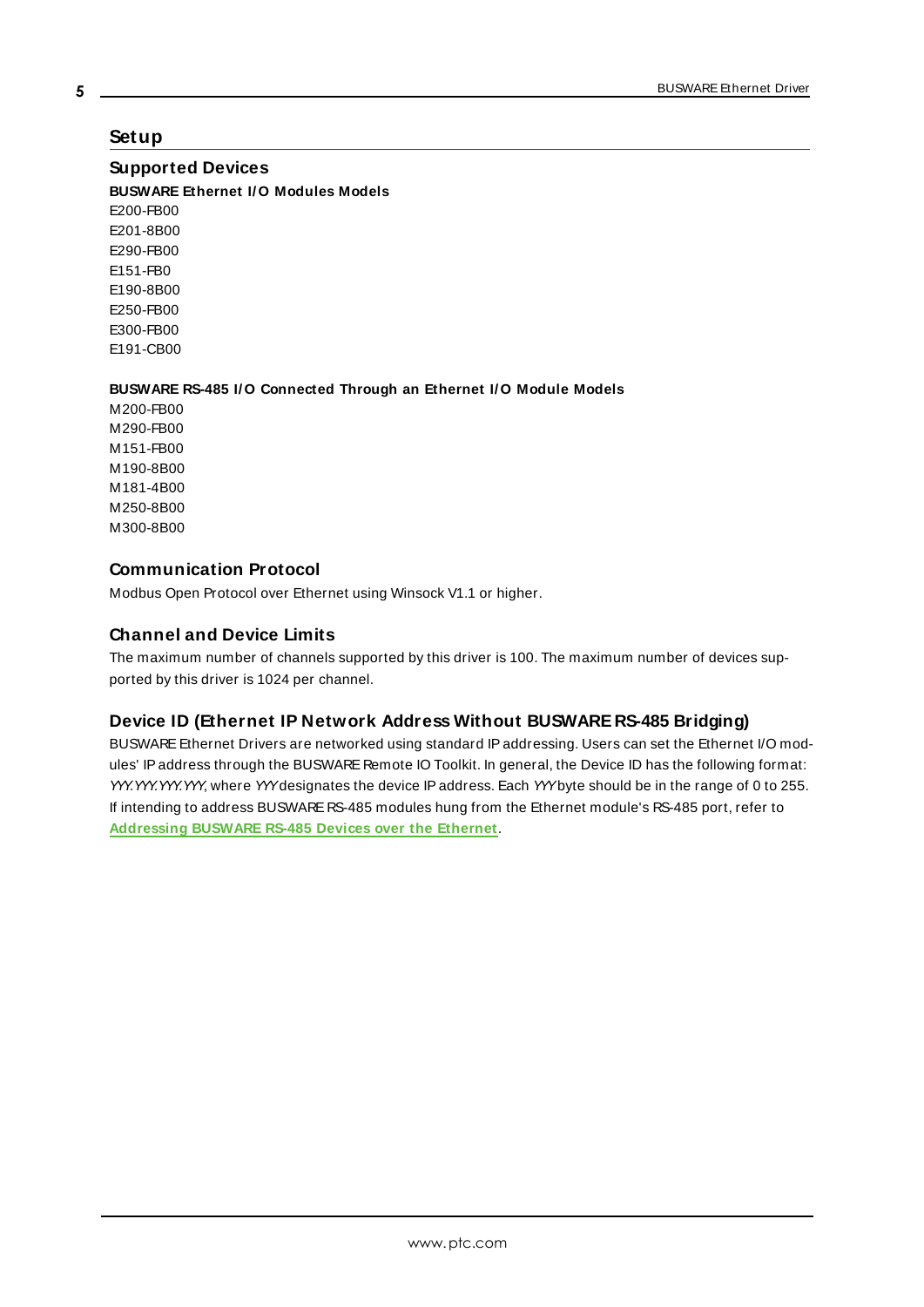### <span id="page-5-0"></span>**Channel Properties — General**

This server supports the use of multiple simultaneous communications drivers. Each protocol or driver used in a server project is called a channel. A server project may consist of many channels with the same communications driver or with unique communications drivers. A channel acts as the basic building block of an OPC link. This group is used to specify general channel properties, such as the identification attributes and operating mode.

| Property Groups                        | <b>Identification</b><br>н |                |
|----------------------------------------|----------------------------|----------------|
| General                                | Name                       |                |
| <b>Write Optimizations</b><br>Advanced | Description                |                |
|                                        | Driver                     |                |
|                                        | Diagnostics<br>$=$         |                |
|                                        | <b>Diagnostics Capture</b> | <b>Disable</b> |
|                                        | <b>Tag Counts</b><br>$=$   |                |
|                                        | <b>Static Tags</b>         | 10             |

### <span id="page-5-2"></span>**Identification**

**Name**: Specify the user-defined identity of this channel. In each server project, each channel name must be unique. Although names can be up to 256 characters, some client applications have a limited display window when browsing the OPC server's tag space. The channel name is part of the OPC browser information. The property is required for creating a channel.

For information on reserved characters, refer to "How To... Properly Name a Channel, Device, Tag, and Tag Group" in the server help.

**Description**: Specify user-defined information about this channel.

Many of these properties, including Description, have an associated system tag.

**Driver**: Specify the protocol / driver for this channel. This property specifies the device driver that was selected during channel creation. It is a disabled setting in the channel properties. The property is required for creating a channel.

**Note**: With the server's online full-time operation, these properties can be changed at any time. This includes changing the channel name to prevent clients from registering data with the server. If a client has already acquired an item from the server before the channel name is changed, the items are unaffected. If, after the channel name has been changed, the client application releases the item and attempts to reacquire using the old channel name, the item is not accepted. Changes to the properties should not be made once a large client application has been developed. Utilize proper user role and privilege management to prevent operators from changing properties or accessing server features.

### <span id="page-5-1"></span>**Diagnostics**

**Diagnostics Capture**: When enabled, this option makes the channel's diagnostic information available to OPC applications allows the usage of statistics tags that provide feedback to client applications regarding the operation of the channel. Because the server's diagnostic features require a minimal amount of overhead processing, it is recommended that they be utilized when needed and disabled when not. The default is disabled.

**Note:** This property is not available if the driver does not support diagnostics.

**For more information, refer to "Communication Diagnostics" and "Statistics Tags" in the server help.**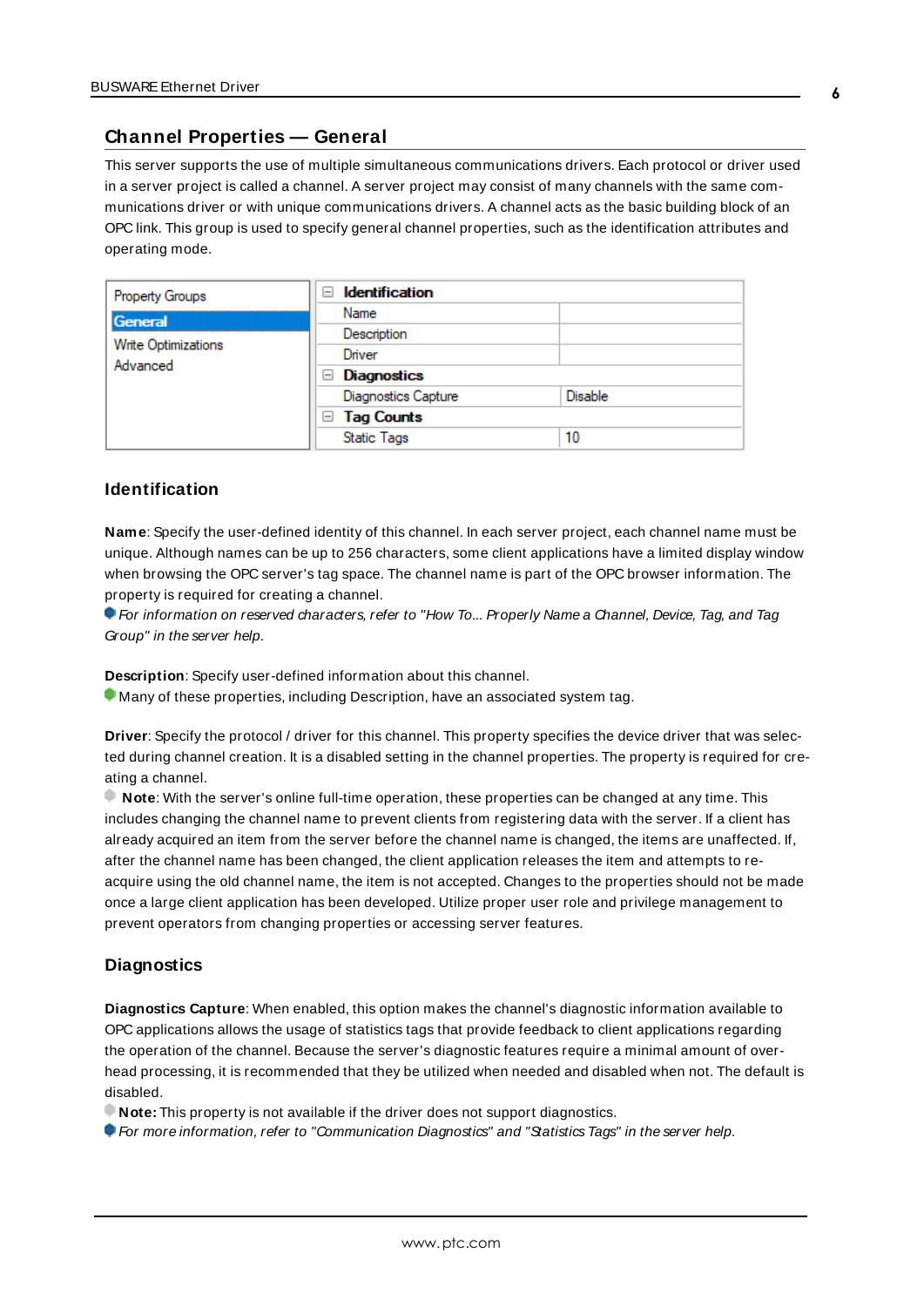### <span id="page-6-0"></span>**Tag Counts**

**Static Tags**: Provides the total number of defined static tags at this level (device or channel). This information can be helpful in troubleshooting and load balancing.

### <span id="page-6-1"></span>**Channel Properties — Ethernet Communications**

Ethernet Communication can be used to communicate with devices.

| <b>Property Groups</b>         | $\Box$ Ethernet Settings |         |  |
|--------------------------------|--------------------------|---------|--|
| General                        | Network Adapter          | Default |  |
| <b>Ethernet Communications</b> |                          |         |  |
| <b>Write Optimizations</b>     |                          |         |  |
| Advanced                       |                          |         |  |

### <span id="page-6-5"></span><span id="page-6-4"></span>**Ethernet Settings**

**Network Adapter**: Specify the network adapter to bind. When left blank or Default is selected, the operating system selects the default adapter.

### <span id="page-6-2"></span>**Channel Properties — Write Optimizations**

The server must ensure that the data written from the client application gets to the device on time. Given this goal, the server provides optimization properties to meet specific needs or improve application responsiveness.

| <b>Property Groups</b>                | $\Box$ Write Optimizations |                                      |
|---------------------------------------|----------------------------|--------------------------------------|
| General<br><b>Write Optimizations</b> | <b>Optimization Method</b> | Write Only Latest Value for All Tags |
|                                       | Duty Cycle                 | 10                                   |
|                                       |                            |                                      |

### <span id="page-6-3"></span>**Write Optimizations**

<span id="page-6-6"></span>**Optimization Method**: Controls how write data is passed to the underlying communications driver. The options are:

- <span id="page-6-7"></span><sup>l</sup> **Write All Values for All Tags**: This option forces the server to attempt to write every value to the controller. In this mode, the server continues to gather write requests and add them to the server's internal write queue. The server processes the write queue and attempts to empty it by writing data to the device as quickly as possible. This mode ensures that everything written from the client applications is sent to the target device. This mode should be selected if the write operation order or the write item's content must uniquely be seen at the target device.
- <span id="page-6-8"></span><sup>l</sup> **Write Only Latest Value for Non-Boolean Tags**: Many consecutive writes to the same value can accumulate in the write queue due to the time required to actually send the data to the device. If the server updates a write value that has already been placed in the write queue, far fewer writes are needed to reach the same final output value. In this way, no extra writes accumulate in the server's queue. When the user stops moving the slide switch, the value in the device is at the correct value at virtually the same time. As the mode states, any value that is not a Boolean value is updated in the server's internal write queue and sent to the device at the next possible opportunity. This can greatly improve the application performance.

**7**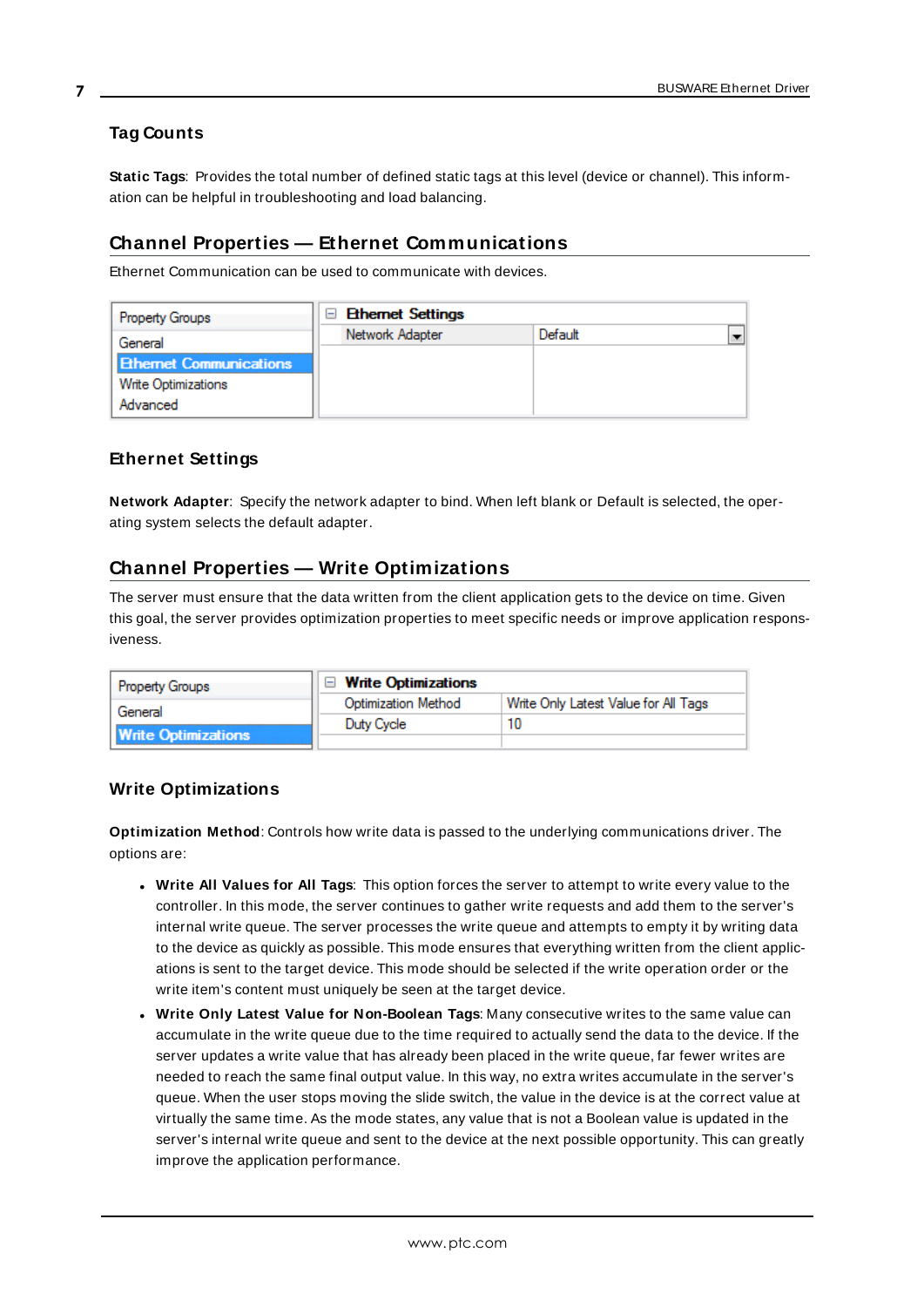**Note**: This option does not attempt to optimize writes to Boolean values. It allows users to optimize the operation of HMI data without causing problems with Boolean operations, such as a momentary push button.

<span id="page-7-6"></span><sup>l</sup> **Write Only Latest Value for All Tags**: This option takes the theory behind the second optimization mode and applies it to all tags. It is especially useful if the application only needs to send the latest value to the device. This mode optimizes all writes by updating the tags currently in the write queue before they are sent. This is the default mode.

<span id="page-7-1"></span>**Duty Cycle**: is used to control the ratio of write to read operations. The ratio is always based on one read for every one to ten writes. The duty cycle is set to ten by default, meaning that ten writes occur for each read operation. Although the application is performing a large number of continuous writes, it must be ensured that read data is still given time to process. A setting of one results in one read operation for every write operation. If there are no write operations to perform, reads are processed continuously. This allows optimization for applications with continuous writes versus a more balanced back and forth data flow. **Note**: It is recommended that the application be characterized for compatibility with the write optimization enhancements before being used in a production environment.

### <span id="page-7-0"></span>**Channel Properties — Advanced**

This group is used to specify advanced channel properties. Not all drivers support all properties; so the Advanced group does not appear for those devices.

| <b>Property Groups</b>                | $\Box$ Non-Normalized Float Handling |                   |
|---------------------------------------|--------------------------------------|-------------------|
| General<br><b>Write Optimizations</b> | <b>Floating-Point Values</b>         | Replace with Zero |
|                                       | Inter-Device Delay<br>Ξ              |                   |
| Advanced                              | Inter-Device Delay (ms)              |                   |
|                                       |                                      |                   |

<span id="page-7-3"></span>**Non-Normalized Float Handling**: A non-normalized value is defined as Infinity, Not-a-Number (NaN), or as a Denormalized Number. The default is Replace with Zero. Drivers that have native float handling may default to Unmodified. Non-normalized float handling allows users to specify how a driver handles non-normalized IEEE-754 floating point data. Descriptions of the options are as follows:

- <span id="page-7-5"></span><span id="page-7-4"></span><sup>l</sup> **Replace with Zero**: This option allows a driver to replace non-normalized IEEE-754 floating point values with zero before being transferred to clients.
- <sup>l</sup> **Unmodified**: This option allows a driver to transfer IEEE-754 denormalized, normalized, non-number, and infinity values to clients without any conversion or changes.

**Note:** This property is disabled if the driver does not support floating-point values or if it only supports the option that is displayed. According to the channel's float normalization setting, only real-time driver tags (such as values and arrays) are subject to float normalization. For example, EFM data is not affected by this setting.

**• For more information on the floating-point values, refer to "How To ... Work with Non-Normalized Floating-**Point Values" in the server help.

<span id="page-7-2"></span>**Inter-Device Delay**: Specify the amount of time the communications channel waits to send new requests to the next device after data is received from the current device on the same channel. Zero (0) disables the delay.

**Note:** This property is not available for all drivers, models, and dependent settings.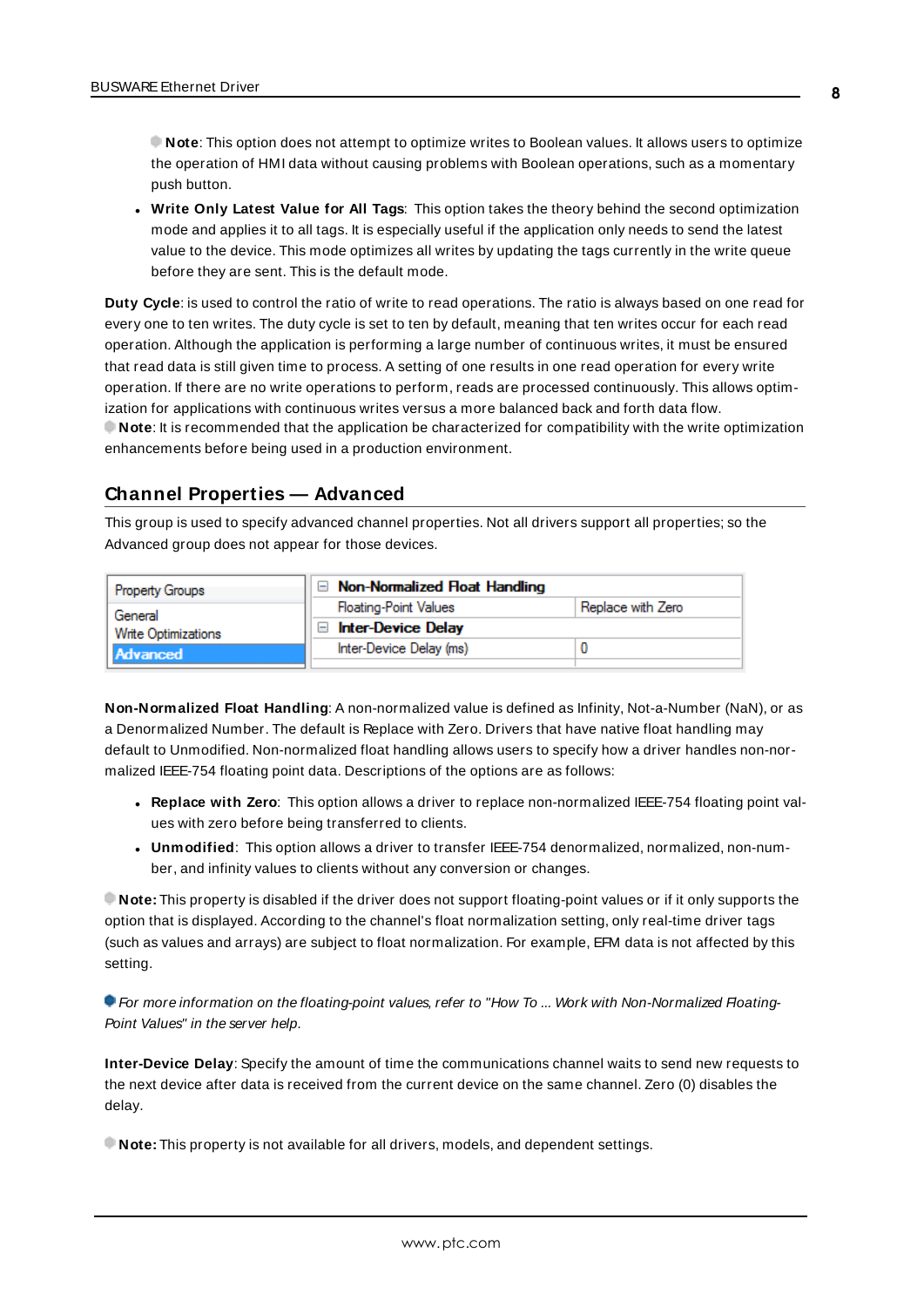### <span id="page-8-0"></span>**Device Properties — General**

A device represents a single target on a communications channel. If the driver supports multiple controllers, users must enter a device ID for each controller.

| Property Groups | Identification<br>$=$ |         |
|-----------------|-----------------------|---------|
| General         | Name                  |         |
| Scan Mode       | Description           |         |
|                 | Channel Assignment    |         |
|                 | Driver                |         |
|                 | Model                 |         |
|                 | <b>ID</b> Format      | Decimal |
|                 | ID                    | っ       |

### <span id="page-8-6"></span><span id="page-8-4"></span>**Identification**

**Name**: Specify the name of the device. It is a logical user-defined name that can be up to 256 characters long and may be used on multiple channels.

**Note**: Although descriptive names are generally a good idea, some OPC client applications may have a limited display window when browsing the OPC server's tag space. The device name and channel name become part of the browse tree information as well. Within an OPC client, the combination of channel name and device name would appear as "ChannelName.DeviceName".

For more information, refer to "How To... Properly Name a Channel, Device, Tag, and Tag Group" in server help.

**Description**: Specify the user-defined information about this device.

<span id="page-8-1"></span>**Many of these properties, including Description, have an associated system tag.** 

<span id="page-8-2"></span>**Channel Assignment**: Specify the user-defined name of the channel to which this device currently belongs.

<span id="page-8-5"></span>**Driver**: Selected protocol driver for this device.

**Model**: Specify the type of device that is associated with this ID. The contents of the drop-down menu depend on the type of communications driver being used. Models that are not supported by a driver are disabled. If the communications driver supports multiple device models, the model selection can only be changed when there are no client applications connected to the device.

**Note:** If the communication driver supports multiple models, users should try to match the model selection to the physical device. If the device is not represented in the drop-down menu, select a model that conforms closest to the target device. Some drivers support a model selection called "Open," which allows users to communicate without knowing the specific details of the target device. For more information, refer to the driver help documentation.

<span id="page-8-3"></span>**ID**: Specify the device's driver-specific station or node. The type of ID entered depends on the communications driver being used. For many communication drivers, the ID is a numeric value. Drivers that support a Numeric ID provide users with the option to enter a numeric value whose format can be changed to suit the needs of the application or the characteristics of the selected communications driver. The format is set by the driver by default. Options include Decimal, Octal, and Hexadecimal.

**Note**: If the driver is Ethernet-based or supports an unconventional station or node name, the device's TCP/IPaddress may be used as the device ID. TCP/IPaddresses consist of four values that are separated by periods, with each value in the range of 0 to 255. Some device IDs are string based. There may be additional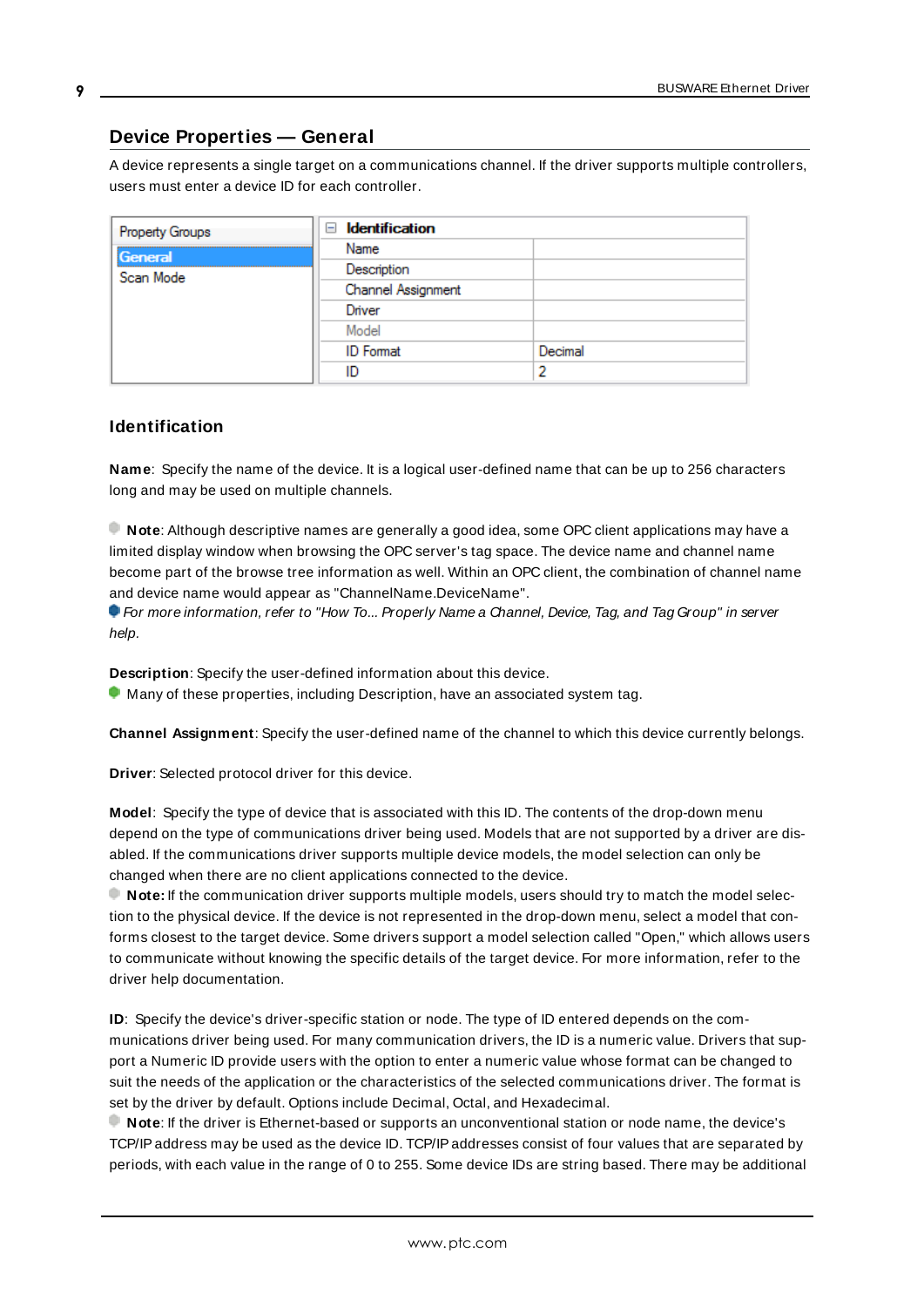properties to configure within the ID field, depending on the driver. For more information, refer to the driver's help documentation.

### <span id="page-9-0"></span>**Operating Mode**

| Property Groups<br><b>General</b> | <b>Identification</b> |        |
|-----------------------------------|-----------------------|--------|
|                                   | <b>Operating Mode</b> |        |
| Scan Mode                         | Data Collection       | Enable |
|                                   | Simulated             | No     |

<span id="page-9-3"></span>**Data Collection**: This property controls the device's active state. Although device communications are enabled by default, this property can be used to disable a physical device. Communications are not attempted when a device is disabled. From a client standpoint, the data is marked as invalid and write operations are not accepted. This property can be changed at any time through this property or the device system tags.

<span id="page-9-4"></span>**Simulated**: Place the device into or out of Simulation Mode. In this mode, the driver does not attempt to communicate with the physical device, but the server continues to return valid OPC data. Simulated stops physical communications with the device, but allows OPC data to be returned to the OPC client as valid data. While in Simulation Mode, the server treats all device data as reflective: whatever is written to the simulated device is read back and each OPC item is treated individually. The item's memory map is based on the group Update Rate. The data is not saved if the server removes the item (such as when the server is reinitialized). The default is No.

**Notes:**

- 1. This System tag (\_Simulated) is read only and cannot be written to for runtime protection. The System tag allows this property to be monitored from the client.
- 2. In Simulation mode, the item's memory map is based on client update rate(s) (Group Update Rate for OPC clients or Scan Rate for native and DDEinterfaces). This means that two clients that reference the same item with different update rates return different data.

 Simulation Mode is for test and simulation purposes only. It should never be used in a production environment.

### <span id="page-9-1"></span>**Tag Counts**

| <b>Property Groups</b> | Identification         |     |
|------------------------|------------------------|-----|
| General                | □ Operating Mode       |     |
|                        | <b>Tag Counts</b><br>- |     |
|                        | <b>Static Tags</b>     | 130 |
|                        |                        |     |

**Static Tags**: Provides the total number of defined static tags at this level (device or channel). This information can be helpful in troubleshooting and load balancing.

### <span id="page-9-2"></span>**Device Properties — Scan Mode**

The Scan Mode specifies the subscribed-client requested scan rate for tags that require device communications. Synchronous and asynchronous device reads and writes are processed as soon as possible; unaffected by the Scan Mode properties.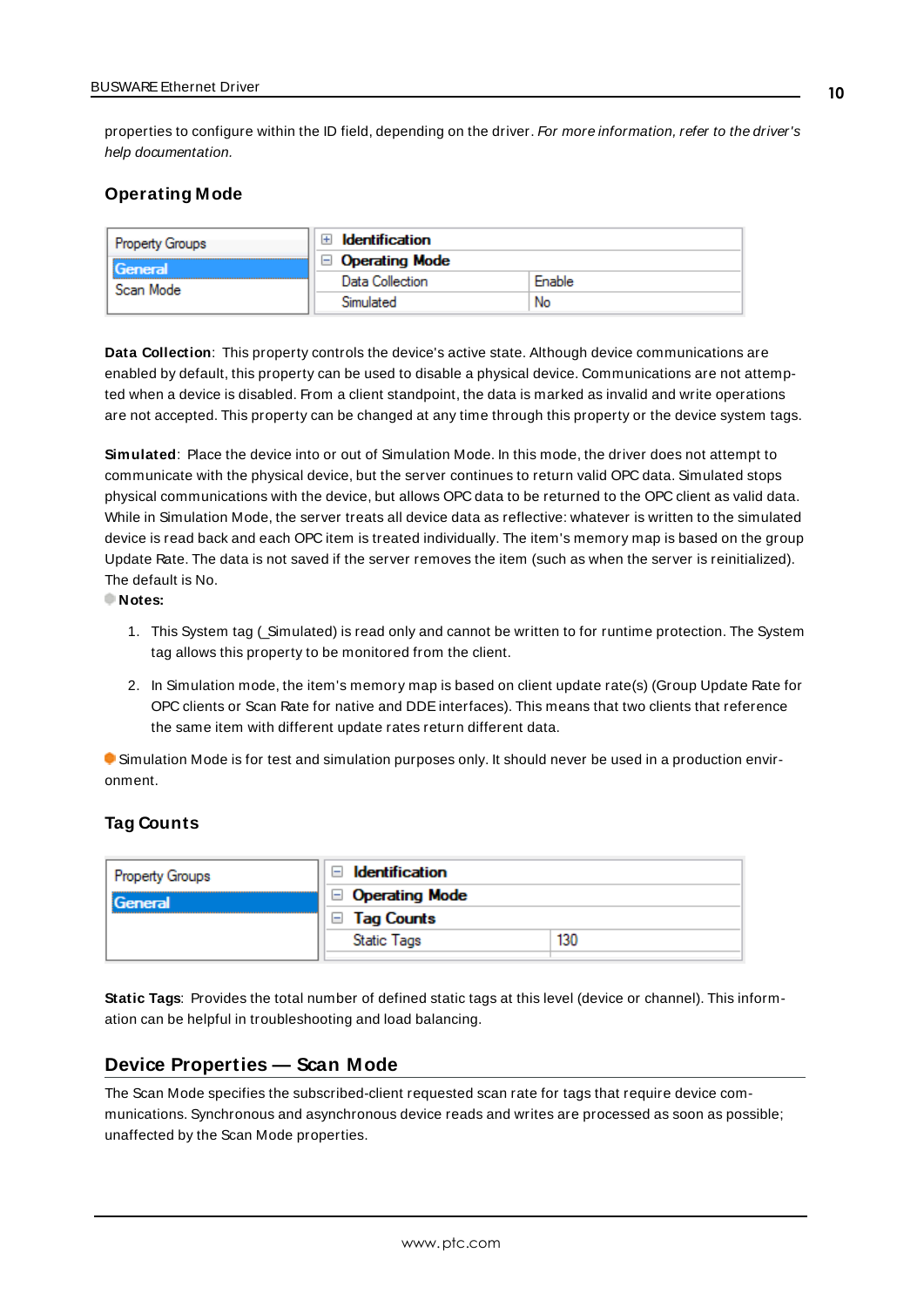| <b>Property Groups</b> |  | Scan Mode                  |                                    |  |
|------------------------|--|----------------------------|------------------------------------|--|
| General                |  | Scan Mode                  | Respect Client-Specified Scan Rate |  |
| <b>Scan Mode</b>       |  | Initial Updates from Cache | Disable                            |  |
|                        |  |                            |                                    |  |

<span id="page-10-6"></span>**Scan Mode**: Specify how tags in the device are scanned for updates sent to subscribing clients. Descriptions of the options are:

- <sup>l</sup> **Respect Client-Specified Scan Rate**: This mode uses the scan rate requested by the client.
- <sup>l</sup> **Request Data No Faster than Scan Rate**: This mode specifies the value set as the maximum scan rate. The valid range is 10 to 99999990 milliseconds. The default is 1000 milliseconds. **Note**: When the server has an active client and items for the device and the scan rate value is increased, the changes take effect immediately. When the scan rate value is decreased, the changes do not take effect until all client applications have been disconnected.
- <span id="page-10-3"></span><sup>l</sup> **Request All Data at Scan Rate**: This mode forces tags to be scanned at the specified rate for subscribed clients. The valid range is 10 to 99999990 milliseconds. The default is 1000 milliseconds.
- <sup>l</sup> **Do Not Scan, Demand Poll Only**: This mode does not periodically poll tags that belong to the device nor perform a read to get an item's initial value once it becomes active. It is the OPC client's responsibility to poll for updates, either by writing to the \_DemandPoll tag or by issuing explicit device reads for individual items. For more information, refer to "Device Demand Poll" in server help.
- <span id="page-10-5"></span><sup>l</sup> **Respect Tag-Specified Scan Rate**: This mode forces static tags to be scanned at the rate specified in their static configuration tag properties. Dynamic tags are scanned at the client-specified scan rate.

<span id="page-10-4"></span>**Initial Updates from Cache**: When enabled, this option allows the server to provide the first updates for newly activated tag references from stored (cached) data. Cache updates can only be provided when the new item reference shares the same address, scan rate, data type, client access, and scaling properties. A device read is used for the initial update for the first client reference only. The default is disabled; any time a client activates a tag reference the server attempts to read the initial value from the device.

## <span id="page-10-1"></span><span id="page-10-0"></span>**Device Properties — Timing**

The device Timing properties allow the driver's response to error conditions to be tailored to fit the application's needs. In many cases, the environment requires changes to these properties for optimum performance. Factors such as electrically generated noise, modem delays, and poor physical connections can influence how many errors or timeouts a communications driver encounters. Timing properties are specific to each configured device.

| Property Groups | $\Box$ Communication Timeouts |      |
|-----------------|-------------------------------|------|
| General         | Connect Timeout (s)           |      |
| Scan Mode       | Request Timeout (ms)          | 1000 |
| <b>Timina</b>   | Attempts Before Timeout       |      |
|                 |                               |      |

### <span id="page-10-2"></span>**Communications Timeouts**

**Connect Timeout**: This property (which is used primarily by Ethernet based drivers) controls the amount of time required to establish a socket connection to a remote device. The device's connection time often takes longer than normal communications requests to that same device. The valid range is 1 to 30 seconds. The default is typically 3 seconds, but can vary depending on the driver's specific nature. If this setting is not supported by the driver, it is disabled.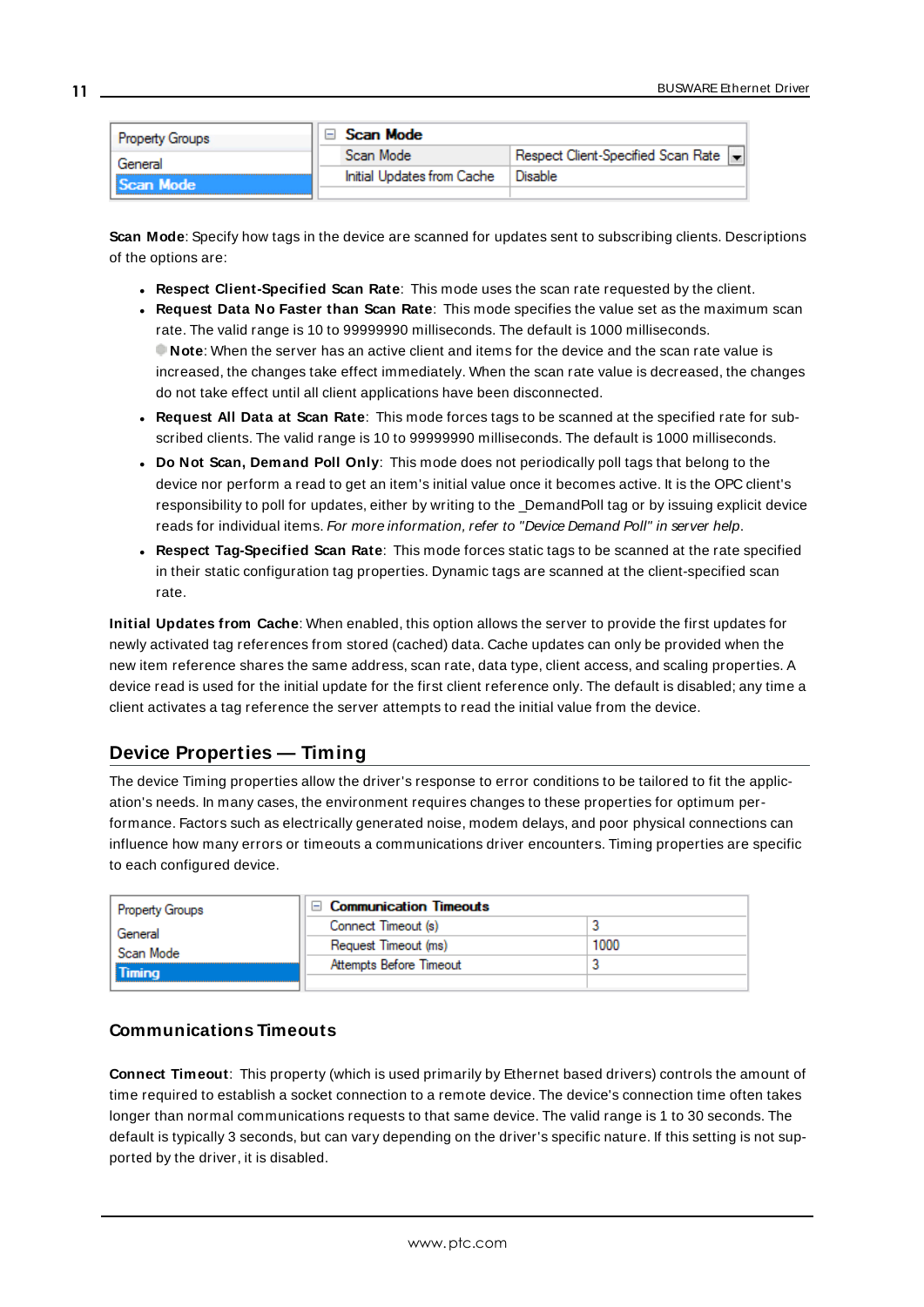**Note**: Due to the nature of UDPconnections, the connection timeout setting is not applicable when communicating via UDP.

<span id="page-11-3"></span>**Request Timeout**: Specify an interval used by all drivers to determine how long the driver waits for a response from the target device to complete. The valid range is 50 to 9,999,999 milliseconds (167.6667 minutes). The default is usually 1000 milliseconds, but can vary depending on the driver. The default timeout for most serial drivers is based on a baud rate of 9600 baud or better. When using a driver at lower baud rates, increase the timeout to compensate for the increased time required to acquire data.

<span id="page-11-1"></span>**Attempts Before Timeout**: Specify how many times the driver issues a communications request before considering the request to have failed and the device to be in error. The valid range is 1 to 10. The default is typically 3, but can vary depending on the driver's specific nature. The number of attempts configured for an application depends largely on the communications environment. This property applies to both connection attempts and request attempts.

### **Timing**

**Inter-Request Delay**: Specify how long the driver waits before sending the next request to the target device. It overrides the normal polling frequency of tags associated with the device, as well as one-time reads and writes. This delay can be useful when dealing with devices with slow turnaround times and in cases where network load is a concern. Configuring a delay for a device affects communications with all other devices on the channel. It is recommended that users separate any device that requires an interrequest delay to a separate channel if possible. Other communications properties (such as communication serialization) can extend this delay. The valid range is 0 to 300,000 milliseconds; however, some drivers may limit the maximum value due to a function of their particular design. The default is 0, which indicates no delay between requests with the target device.

**Note**: Not all drivers support Inter-Request Delay. This setting does not appear if it is not available.

| Property Groups | Timing<br>l-             |  |
|-----------------|--------------------------|--|
| General         | Inter-Request Delay (ms) |  |
| Scan Mode       |                          |  |
| Timing          |                          |  |
|                 |                          |  |

### <span id="page-11-0"></span>**Device Properties — Auto-Demotion**

The Auto-Demotion properties can temporarily place a device off-scan in the event that a device is not responding. By placing a non-responsive device offline for a specific time period, the driver can continue to optimize its communications with other devices on the same channel. After the time period has been reached, the driver re-attempts to communicate with the non-responsive device. If the device is responsive, the device is placed on-scan; otherwise, it restarts its off-scan time period.

| <b>Property Groups</b> | $\Box$ Auto-Demotion                    |               |
|------------------------|-----------------------------------------|---------------|
| General                | Demote on Failure                       | <b>Enable</b> |
| Scan Mode              | Timeouts to Demote                      |               |
| Timina                 | Demotion Period (ms)                    | 10000         |
| <b>Auto-Demotion</b>   | Discard Requests when Demoted   Disable |               |
|                        |                                         |               |

<span id="page-11-2"></span>**Demote on Failure**: When enabled, the device is automatically taken off-scan until it is responding again.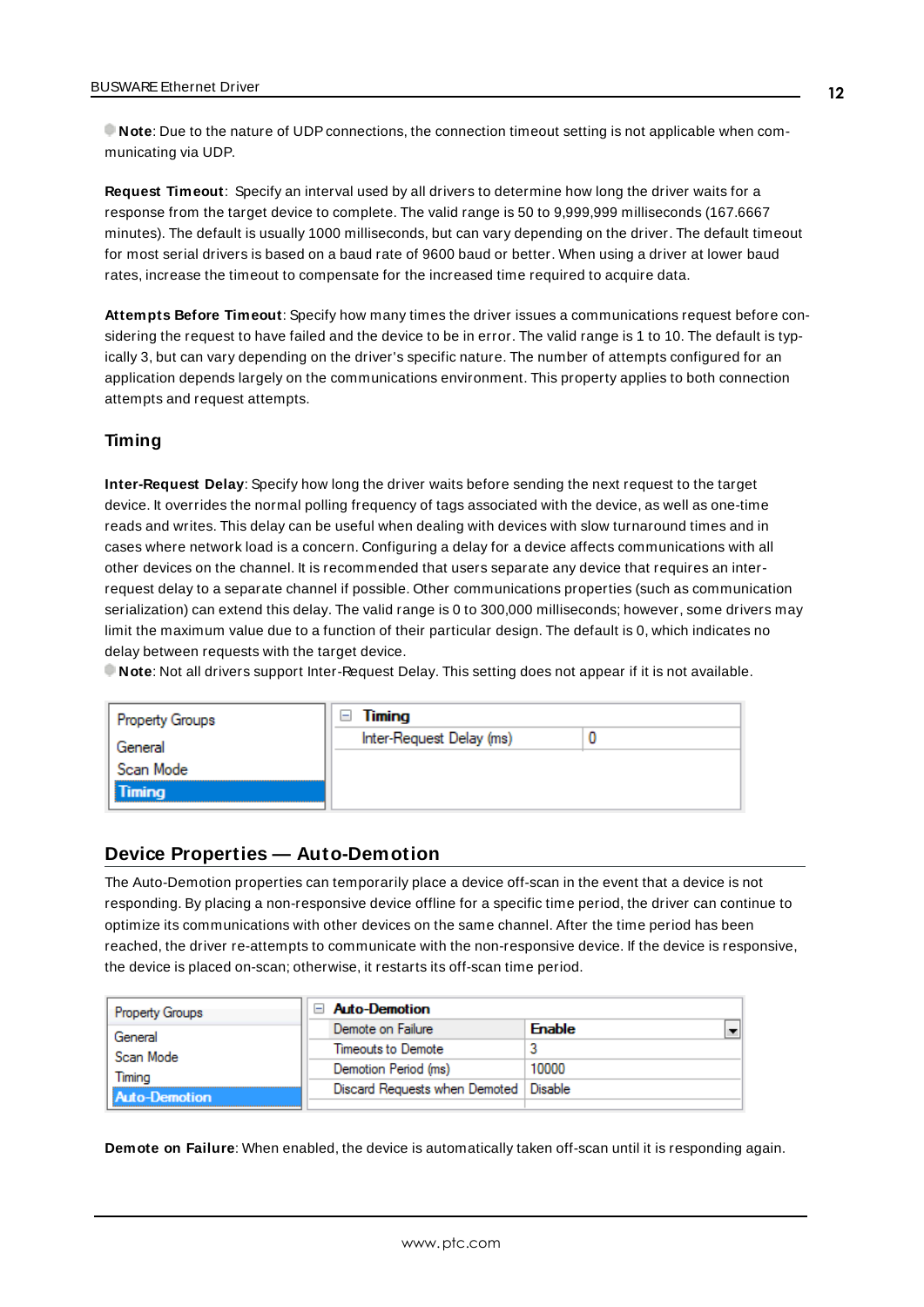**Tip:** Determine when a device is off-scan by monitoring its demoted state using the AutoDemoted system tag.

<span id="page-12-7"></span>**Timeouts to Demote**: Specify how many successive cycles of request timeouts and retries occur before the device is placed off-scan. The valid range is 1 to 30 successive failures. The default is 3.

<span id="page-12-3"></span>**Demotion Period**: Indicate how long the device should be placed off-scan when the timeouts value is reached. During this period, no read requests are sent to the device and all data associated with the read requests are set to bad quality. When this period expires, the driver places the device on-scan and allows for another attempt at communications. The valid range is 100 to 3600000 milliseconds. The default is 10000 milliseconds.

<span id="page-12-4"></span>**Discard Requests when Demoted**: Select whether or not write requests should be attempted during the off-scan period. Disable to always send write requests regardless of the demotion period. Enable to discard writes; the server automatically fails any write request received from a client and does not post a message to the Event Log.

### <span id="page-12-0"></span>**Device Properties — TCP/ IP**

| <b>Property Groups</b> | <b>Port Number</b> |  |
|------------------------|--------------------|--|
|                        | Port               |  |
| <b>TCP/IP</b>          |                    |  |
| Blocks                 |                    |  |

<span id="page-12-5"></span>Port Number: Specify the TCP/IP port number the remote device is configured to use. The default setting is 502.

### <span id="page-12-1"></span>**Device Properties — Blocks**

| Property Groups | <b>Discretes</b><br>$\overline{\phantom{a}}$ |    |
|-----------------|----------------------------------------------|----|
| General         | Output Discretes                             | 32 |
| Scan Mode       | <b>Input Discretes</b>                       | 32 |
| Timing          | Registers<br>ь                               |    |
| TCP/IP          | Output Registers                             | 32 |
|                 | <b>Input Registers</b>                       | 32 |
| <b>Blocks</b>   |                                              |    |

### <span id="page-12-2"></span>**Coil Block Sizes**

Coils can be read from 8 to 800 points (bits) at a time. A higher block size means more points will be read from the device in a single request. Users can reduce the block size if data needs to be read from non-contiguous locations within the device. The default setting is 32.

<span id="page-12-6"></span>**Note:** The Device Properties refer to Coils as Discretes.

### **Register Block Sizes**

Registers can be read from 1 to 120 locations (words) at a time. A higher block size means more register values will be read from the device in a single request. Users can reduce the block size if data needs to be read from non-contiguous locations within the device. The default setting is 32.

**13**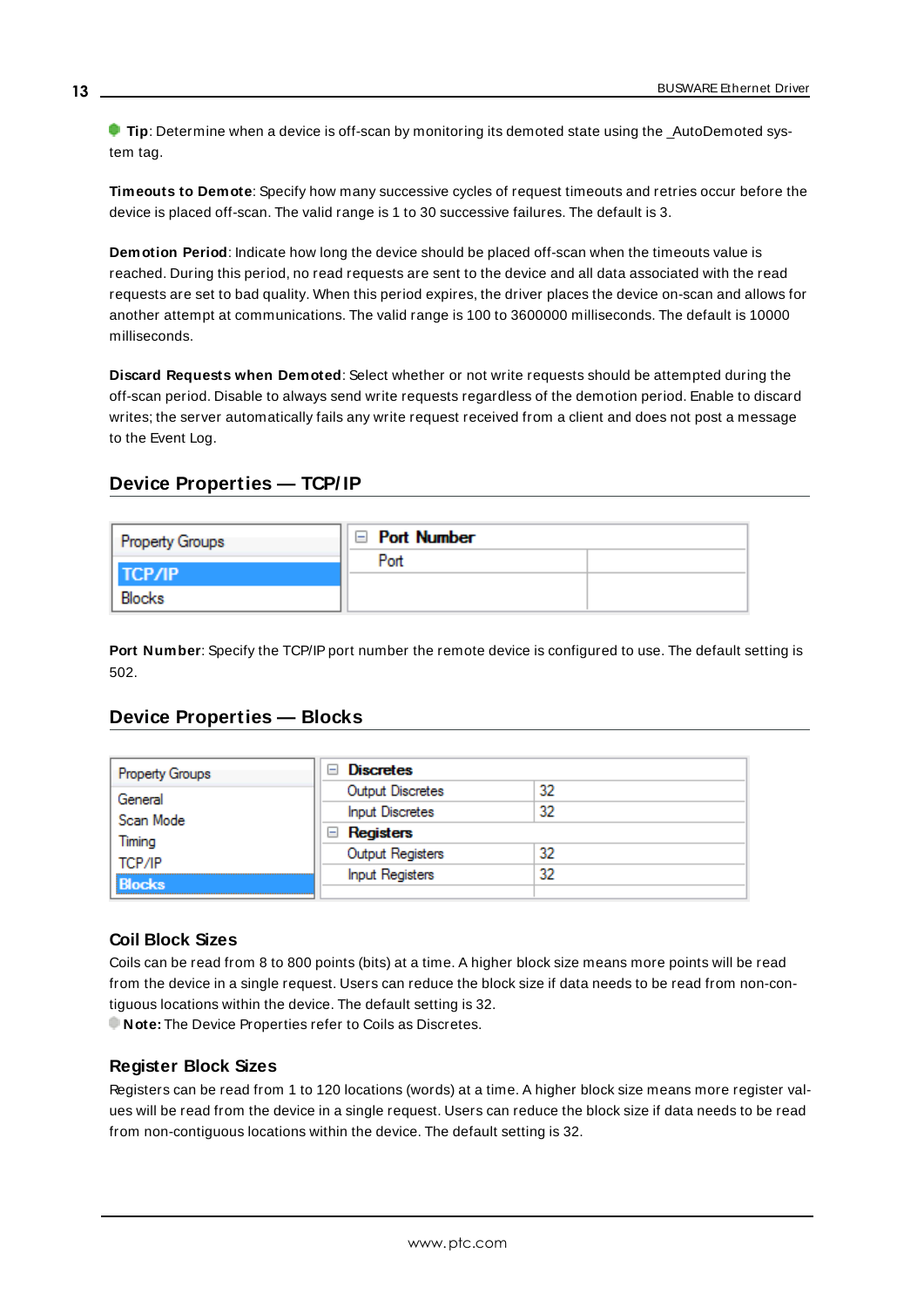## <span id="page-13-0"></span>**Device Properties — Redundancy**

| <b>Property Groups</b>     | Redundancy<br>$\equiv$ |                                    |
|----------------------------|------------------------|------------------------------------|
| General                    | Secondary Path         | <b>Channel Device1</b><br>$\cdots$ |
| Scan Mode<br>Timing        | Operating Mode         | Switch On Failure                  |
|                            | Monitor Item           |                                    |
| Auto-Demotion              | Monitor Interval (s)   | 300                                |
| <b>Tag Generation</b>      | Return to Primary ASAP | Yes                                |
| <b>Tag Import Settings</b> |                        |                                    |
|                            |                        |                                    |
| Redundancy                 |                        |                                    |

Redundancy is available with the Media-Level Redundancy Plug-In.

Consult the website, a sales representative, or the **user [manual](https://www.kepware.com/getattachment/35461efd-b53a-4219-a109-a89fad20b230/media-level-redundancy-manual.pdf)** for more information.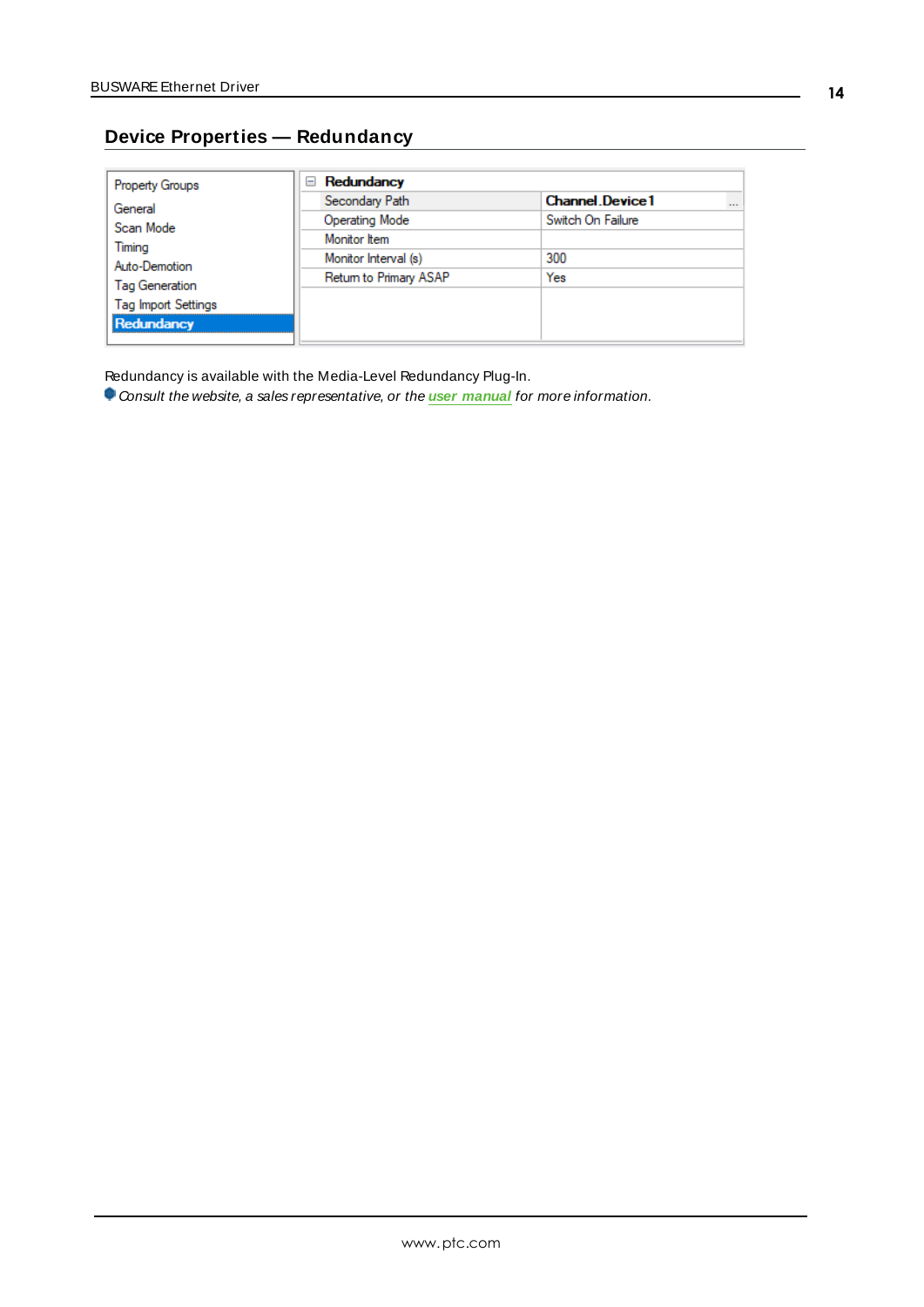### <span id="page-14-0"></span>**Addressing BUSWARE RS-485 Devices over the Ethernet**

The BUSWARE Ethernet Driver can address BUSWARE RS-485 I/O connected on a RS485 party line by connecting through one of these interfaces:

Any Ethernet I/O module - Messages are passed through to the RS485 port.



These intelligent Modbus interfaces accept Modbus Ethernet commands, convert them to traditional Modbus messages, and pass the command along to the RS485 port on the Ethernet interface. Replies from the station are returned to Modbus Ethernet format and passed back on the Ethernet network to the BUSWARE Ethernet I/O OPC Server.

### <span id="page-14-1"></span>**Device ID (Ethernet IP Network Address with BUSWARE RS-485 Bridging)**

BUSWARE Ethernet Drivers are networked using standard IPaddressing. Users can set the Ethernet modules' IPaddress through the BUSWARE Remote IO Toolkit. In general, the Device ID has the following format: YYY.YYY.YYY, where YYYdesignates the device IP address. Each YYYbyte should be in the range of 0 to 255.

When addressing BUSWARE RS-485 devices via the Busware Ethernet module's RS-485 port, users must include the station number of the RS-485 device as part of the Ethernet IPaddress. When using the same format as the IPaddress, the addition of the RS-485 station number would take the following format: YYY.YYY.YYY.YYY.ZZZ The normal IP address remains the same, as denoted by the YYY.YYY.YYY.YYY. The station number of the desired BUSWARE RS-485 unit on the Ethernet module's RS-485 port is denoted by the .ZZZ The valid station number range is 1 to 247.

### **Example**

Assume that the Busware Ethernet module is at IPaddress 10.1.1.10. To this Ethernet module, users wish to attach four BUSWARE RS-485 modules already configured with Modbus Station numbers of 1, 2, 3, and 4. In the BUSWAREEthernet I/O OPC Server, users add four separate devices to the Ethernet project. The first device would have a Device ID of 10.1.1.10.1, the second 10.1.1.10.2, the third 10.1.1.10.3, and the forth 10.1.1.10.4. Although each Device ID has the same IPaddress, the last field contains the actual station number of each BUSWARE RS-485 device that is attached to the RS-485 port.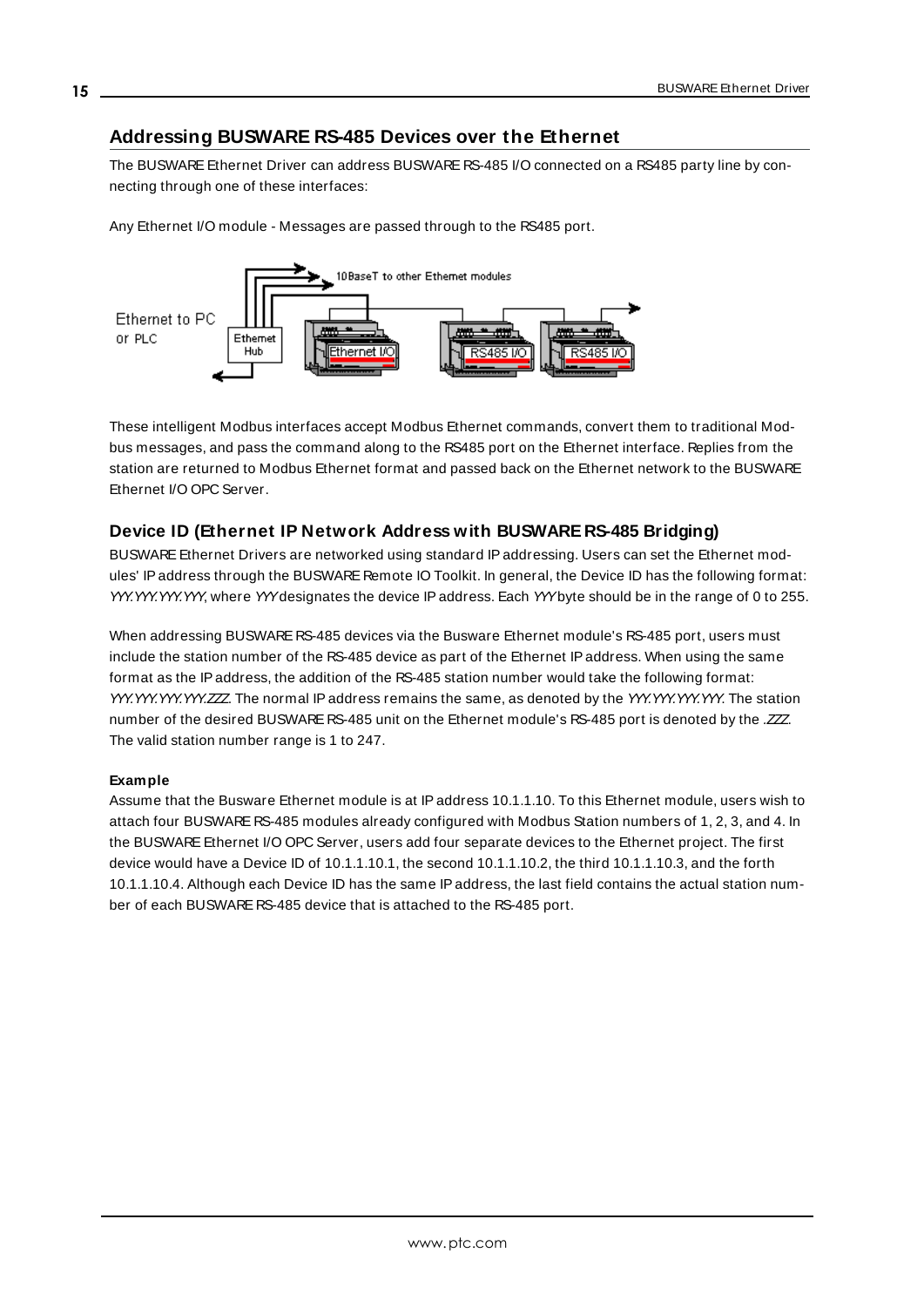### <span id="page-15-0"></span>**Optimizing Communications**

The BUSWARE Ethernet Driver has been designed to provide the best performance with the least amount of impact on the system's overall performance. While the BUSWARE Ethernet Driver is fast, there are a couple of guidelines that can be used to control and optimize the application and gain maximum performance.

This server refers to communications protocols like BUSWAREEthernet as a channel. Each channel defined in the application represents a separate path of execution in the server. Once a channel has been defined, a series of devices must then be defined under that channel. Each of these devices represents a single Ethernet I/O module from which data will be collected. While this approach to defining the application will provide a high level of performance, it won't take full advantage of the BUSWARE Ethernet Driver or the network. An example of how the application may appear when configured using a single channel is shown below.



Each device appears under a single BUSWARE Ethernet channel. In this configuration, the driver must move from one device to the next as quickly as possible to gather information at an effective rate. As more devices are added or more **information** is requested from a single device, the overall update rate begins to suf-

If the BUSWARE Ethernet Driver could only define one single channel, then the example shown above would be the only option available; however, the BUSWARE Ethernet Driver can define up to 100 channels. Using multiple channels distributes the data collection workload by simultaneously issuing multiple requests to the network. An example of how the same application may appear when configured using multiple channels to improve performance is shown below.



Each device can be defined under its own channel. In this configuration, a single path of execution is dedicated to the task of gathering data from each device. If the application has fewer devices, it can be optimized exactly how it is shown here.

The performance will improve even if the application has more devices. While fewer devices may be ideal, the application will still benefit from additional channels. Although by spreading the device load across all channels will cause the **Server to move from device to device again, it can now do so with far less devices** to process on a single channel.

Register Block Size and Coil Block Size, which are available on each defined device, can also affect the BUSWARE Ethernet Driver's performance. The Register Block Size refers to the number of registers that may be requested from a device at one time. It can be configured from 1 to 120 registers per request to refine the driver's performance. The Coil Block Size can be adjusted from 8 to 800. If the application has large requests for consecutively ordered data, however, the block size should be increased.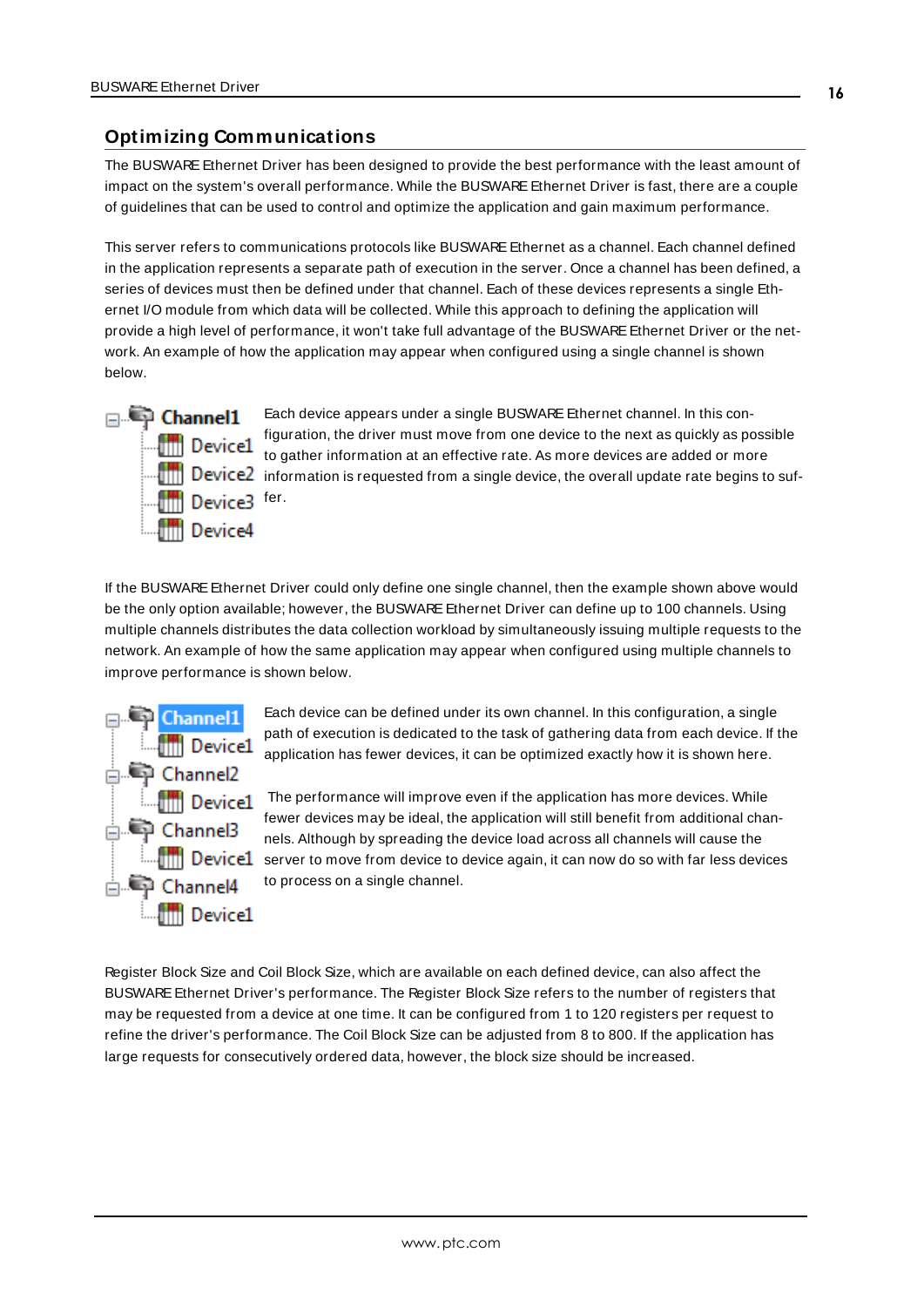## <span id="page-16-0"></span>**Data Types Description**

<u> 1980 - Johann Barn, mars ar breithinn ar chuid ann an t-</u>

<span id="page-16-10"></span><span id="page-16-9"></span><span id="page-16-5"></span><span id="page-16-4"></span><span id="page-16-3"></span><span id="page-16-2"></span>

| Data Type            | <b>Description</b>                                                                              |
|----------------------|-------------------------------------------------------------------------------------------------|
| <b>Boolean</b>       | Single bit                                                                                      |
| <b>Byte</b>          | Unsigned 8-bit value                                                                            |
|                      | bit 0 is the low bit                                                                            |
|                      | bit 7 is the high bit                                                                           |
| Char                 | Signed 8-bit value                                                                              |
|                      |                                                                                                 |
|                      | bit 0 is the low bit                                                                            |
|                      | bit 6 is the high bit                                                                           |
|                      | bit 7 is the sign bit                                                                           |
| Word                 | Unsigned 16-bit value                                                                           |
|                      |                                                                                                 |
|                      | bit 0 is the low bit                                                                            |
|                      | bit 15 is the high bit                                                                          |
| Short                | Signed 16-bit value                                                                             |
|                      | bit 0 is the low bit                                                                            |
|                      | bit 14 is the high bit                                                                          |
|                      | bit 15 is the sign bit                                                                          |
| <b>DWord</b>         | Unsigned 32-bit value                                                                           |
|                      |                                                                                                 |
|                      | bit 0 is the low bit                                                                            |
|                      | bit 31 is the high bit                                                                          |
| Long                 | Signed 32-bit value                                                                             |
|                      | bit 0 is the low bit                                                                            |
|                      | bit 30 is the high bit                                                                          |
|                      | bit 31 is the sign bit                                                                          |
| <b>BCD</b>           | Two byte packed BCD                                                                             |
|                      |                                                                                                 |
|                      | Value range is 0-9999. Behavior is undefined for values beyond this range.                      |
| <b>LBCD</b>          | Four byte packed BCD                                                                            |
|                      |                                                                                                 |
|                      | Value range is 0-99999999. Behavior is undefined for values beyond this range.                  |
| <b>Float</b>         | 32-bit Floating point value.                                                                    |
|                      | The driver interprets two consecutive registers as a Floating point value by making the         |
|                      | second register the high word and the first register the low word.                              |
| <b>Float Example</b> | If register 40001 is specified as a Float, bit 0 of register 40001 would be bit 0 of the 32-bit |
|                      | word, and bit 15 of register 40002 would be bit 31 of the 32-bit word.                          |

<span id="page-16-8"></span><span id="page-16-7"></span><span id="page-16-6"></span><span id="page-16-1"></span>**Note:** The above descriptions assume first word low data handling of 32-bit data types.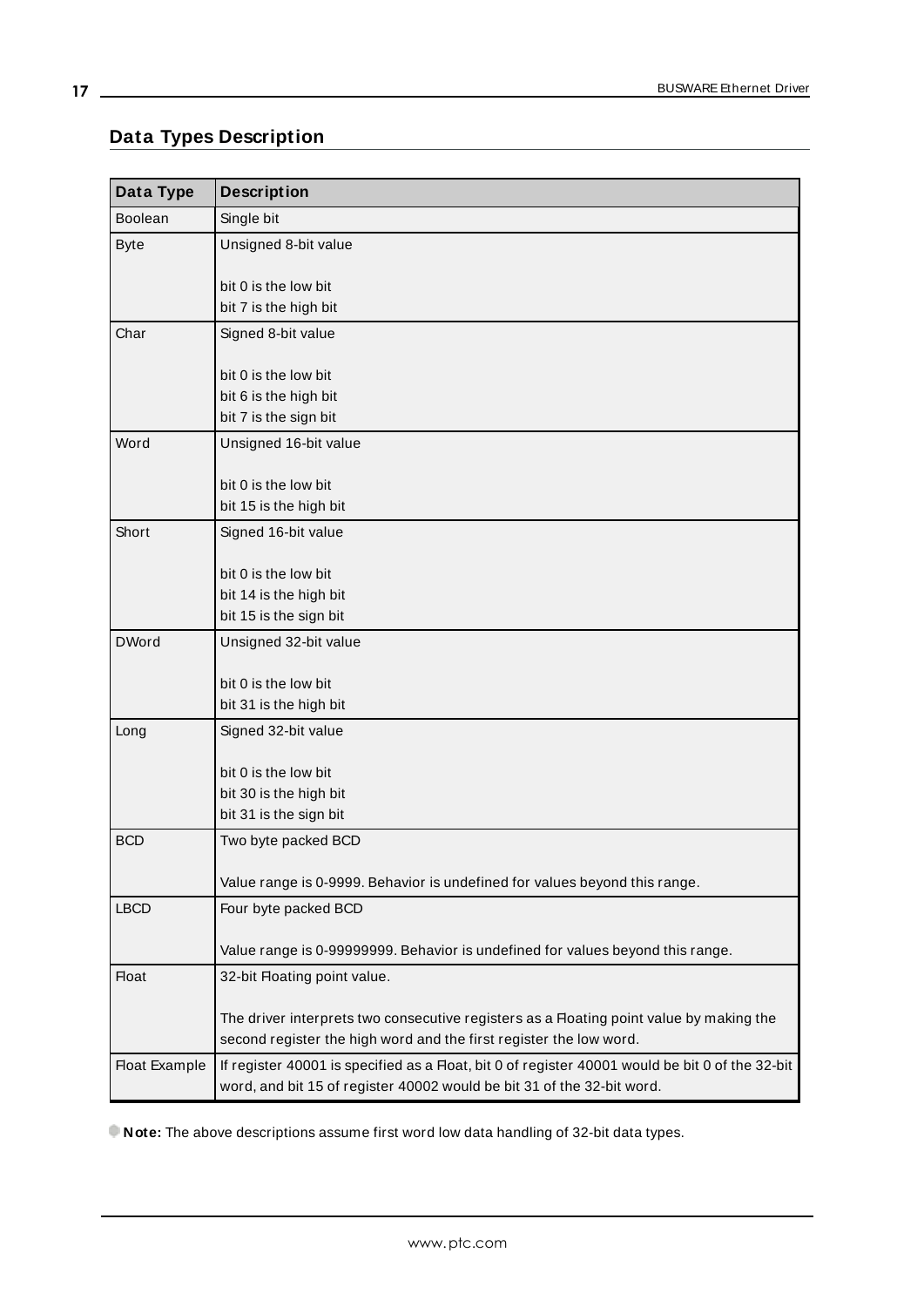### <span id="page-17-0"></span>**Address Descriptions**

I/O of different types is accessed by the Modbus messaging protocol via address ranges. To access the following BUSWARE data types, use the following Modbus address ranges.

<span id="page-17-7"></span><span id="page-17-5"></span><span id="page-17-3"></span><span id="page-17-1"></span>

| <b>BUSWARE Data Type</b>   | <b>BUSWARE Address</b> | <b>Modbus Data Address</b> |
|----------------------------|------------------------|----------------------------|
| Discrete In:               | 0.9999                 | 10001 20000                |
| Discrete Out:              | 0.9999                 | 0000110000                 |
| Analog In:                 | 0.2999                 | 30001 33000                |
| Analog Out:                | 0.2999                 | 40001.43000                |
| Short Integer In           | 0.1999                 | 33001 35000                |
| Long Integer In            | 0.1999                 | 35001 37000                |
| Floating Point In:         | 0.2999                 | 37001  40000               |
| Short Integer Out:         | 0.1999                 | 43001  45000               |
| Long Integer Out:          | 0.1999                 | 45001  47000               |
| <b>Floating Point Out:</b> | 0.2999                 | 47001.50000                |

### <span id="page-17-4"></span>**Examples**

- 1. Modbus data address 10001 equates to BUSWAREdiscrete input 0.
- 2. Modbus data address 30006 equates to BUSWAREanalog input 5.

### **Generic Modbus Addressing Decimal Format**

The default data types for dynamically defined tags are shown in **bold**.

<span id="page-17-6"></span><span id="page-17-2"></span>

| <b>Address</b>                     | Range               | Data Type                               | <b>Access</b> |
|------------------------------------|---------------------|-----------------------------------------|---------------|
| <b>Output Coils</b>                | 000001-065536       | Boolean, Byte, Char, Word, Short        | Read/Write    |
| [Function Codes (decimal): 01, 05, |                     | $\star$                                 |               |
| 15                                 |                     |                                         |               |
| Input Coils                        | 100001-165536       | <b>Boolean, Byte, Char, Word, Short</b> | Read Only     |
| [Function Code (decimal): 02]      |                     | $\star$                                 |               |
| Internal Registers                 | 300001-365536       | Word, Short, BCD                        | Read Only     |
| [Function Code (decimal): 04]      | 300001-365535       | Float, DWord, Long, LBCD                |               |
|                                    | $3x$ $xx$ $x$ $0$ - | Boolean                                 |               |
|                                    | $3x$ $xx$ $x$ $.15$ |                                         |               |
| <b>Holding Registers</b>           | 400001-465536       | Word, Short, BCD                        | Read/Write    |
| [Function Codes (decimal): 03, 06, | 400001-465535       | Float, DWord, Long, LBCD                |               |
| 161                                | $4$ xxxxx.0-        | Boolean                                 |               |
|                                    | 4xxxxx.15           |                                         |               |

\* When accessing coils as a byte or char, the address specified must lie on a byte boundary (such as xxxxx1, xxxxx9, xxxxx17, and so forth). When accessed as a word or short, the address specified must lie on a word boundary (such as xxxxx1, xxxxx17, xxxx33, and so forth).

### **Examples**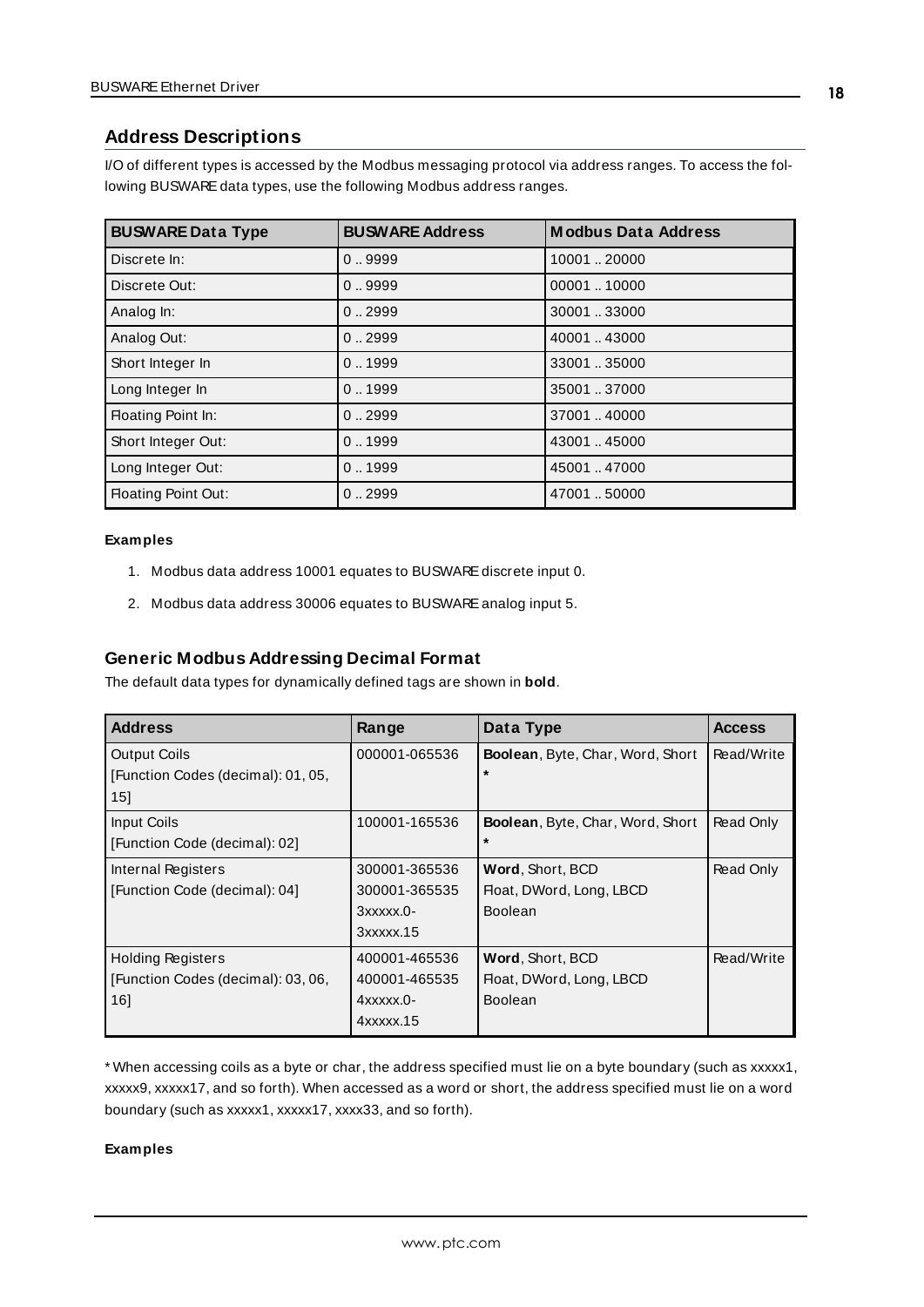- 1. To access BUSWARE Discrete Output 0, enter a Modbus address of 00001.
- 2. To access BUSWARE Analog In 3, enter a Modbus address of 30004.
- 3. To access BUSWARE Analog Out 2, enter a Modbus address of 40003.

### **Array Support**

Arrays are supported for internal and holding register locations for all data types except for Boolean. There are two methods of addressing an array. Examples are given using holding register locations.

4xxxx [rows] [cols] 4xxxx [cols] this method assumes rows is equal to one

Rows multiplied by cols cannot exceed the block size that has been assigned to the device for the register type. For arrays of 32-bit data types, rows multiplied by cols multiplied by 2 cannot exceed the block size.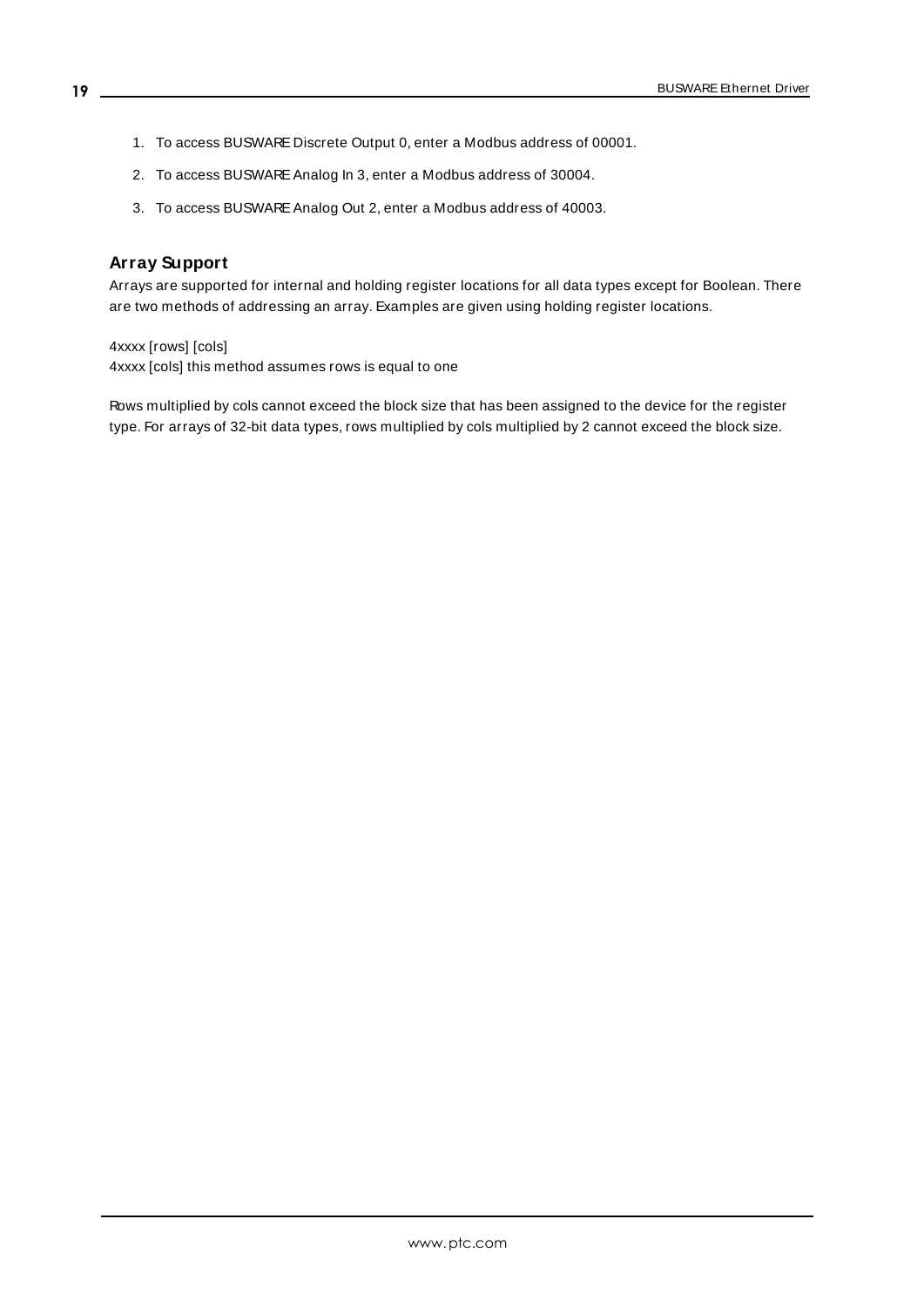### <span id="page-19-0"></span>**Error Descriptions**

The following error/warning messages may be generated. Click on the link for a description of the message.

### **Address Validation**

**Address ['<address>'](#page-19-1) is out of range for the specified device or register Array size is out of range for address ['<address>'](#page-19-2) Array support is not available for the specified address: ['<address>'](#page-20-0) Data Type '<type>' is not valid for device address ['<address>'](#page-20-1) Device address ['<address>'](#page-20-2) contains a syntax error Device address ['<address>'](#page-20-3) is Read Only [M issing](#page-21-0) address**

### **Device Status Messages**

**Device '<device name>' is not [responding](#page-21-1) Unable to write to ['<address>'](#page-21-2) on device '<device name>'**

### **Driver Error Messages**

**Winsock [initialization](#page-22-0) failed (OSError = n) Winsock V1.1 or higher must be installed to use the [BUSWARE Ethernet](#page-22-1) Driver**

### **Device Specific Messages**

**Bad address in block [<start address> to <end [address>\]](#page-22-2) on device '<device name>' Block size [mismatch](#page-23-0) reading [<start address> to <end address>] on device '<device [name>'](#page-23-0) Block request [<start address> to <end address>] on device '<device name>.' [responded](#page-23-1)**

**with [exception](#page-23-1) = n**

### <span id="page-19-1"></span>**Address '<address>' is out of range for the specified device or register**

### **Error Type:**

Warning

### **Possible Cause:**

A tag address that has been specified dynamically references a location that is beyond the range of supported locations for the device.

### **Solution:**

Verify the address is correct; if it is not, re-enter it in the client application.

### <span id="page-19-2"></span>**Array size is out of range for address '<address>'**

### **Error Type:**

Warning

### **Possible Cause:**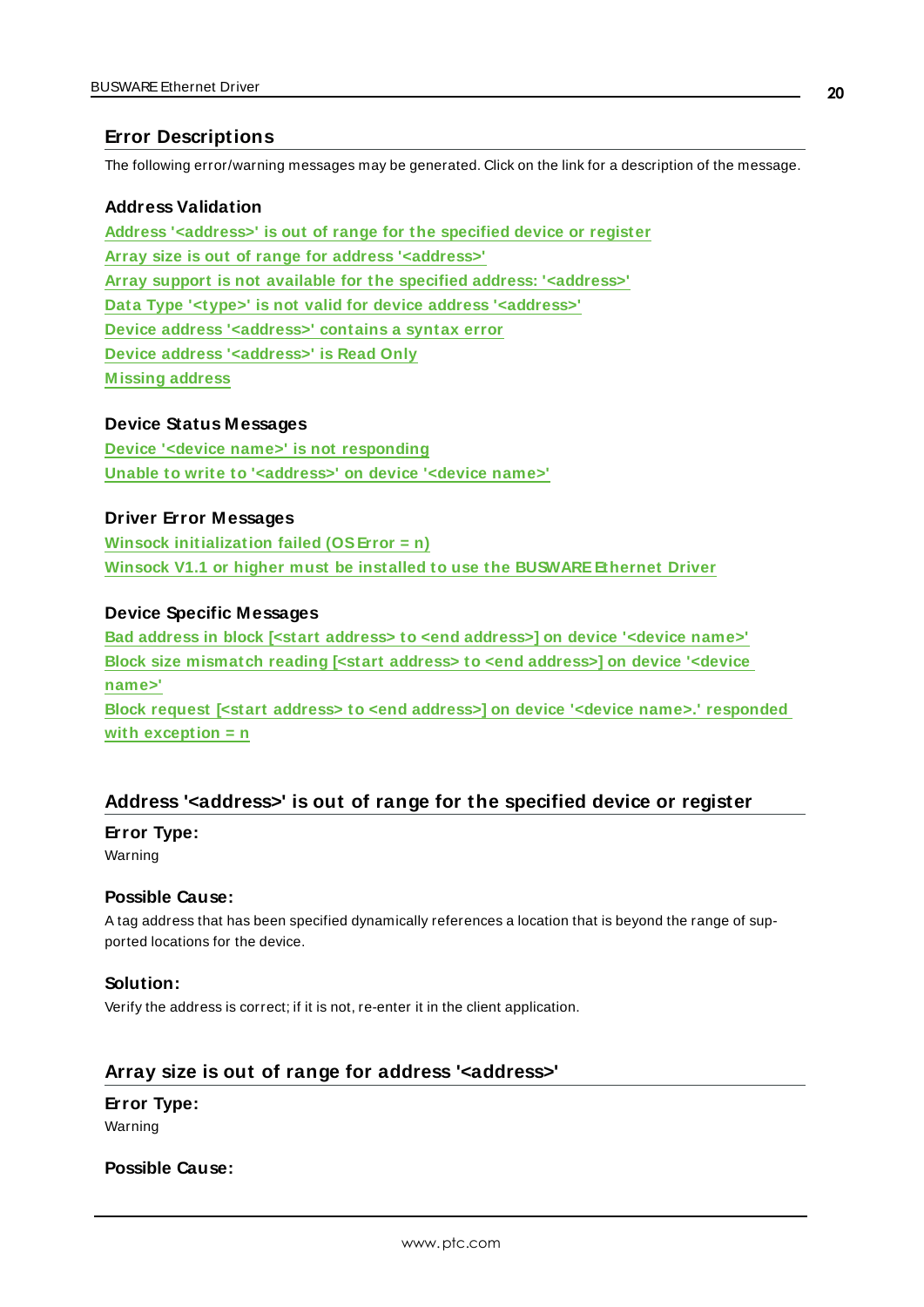A tag address that has been specified dynamically is requesting an array size that is too large for the address type or block size of the driver.

### **Solution:**

Re-enter the address in the client application to specify a smaller value for the array or a different starting point.

### <span id="page-20-0"></span>**Array support is not available for the specified address: '<address>'**

### **Error Type:**

Warning

### **Possible Cause:**

A tag address that has been specified dynamically contains an array reference for an address type that doesn't support arrays.

### **Solution:**

Re-enter the address in the client application to remove the array reference or correct the address type.

### <span id="page-20-1"></span>**Data Type '<type>' is not valid for device address '<address>'**

### **Error Type:**

Warning

### **Possible Cause:**

A tag address that has been specified dynamically has been assigned an invalid data type.

### **Solution:**

Modify the requested data type in the client application.

### <span id="page-20-2"></span>**Device address '<address>' contains a syntax error**

## **Error Type:**

Warning

### **Possible Cause:**

A tag address that has been specified dynamically contains one or more invalid characters.

### **Solution:**

Re-enter the address in the client application.

### <span id="page-20-3"></span>**Device address '<address>' is Read Only**

## **Error Type:**

Warning

### **Possible Cause:**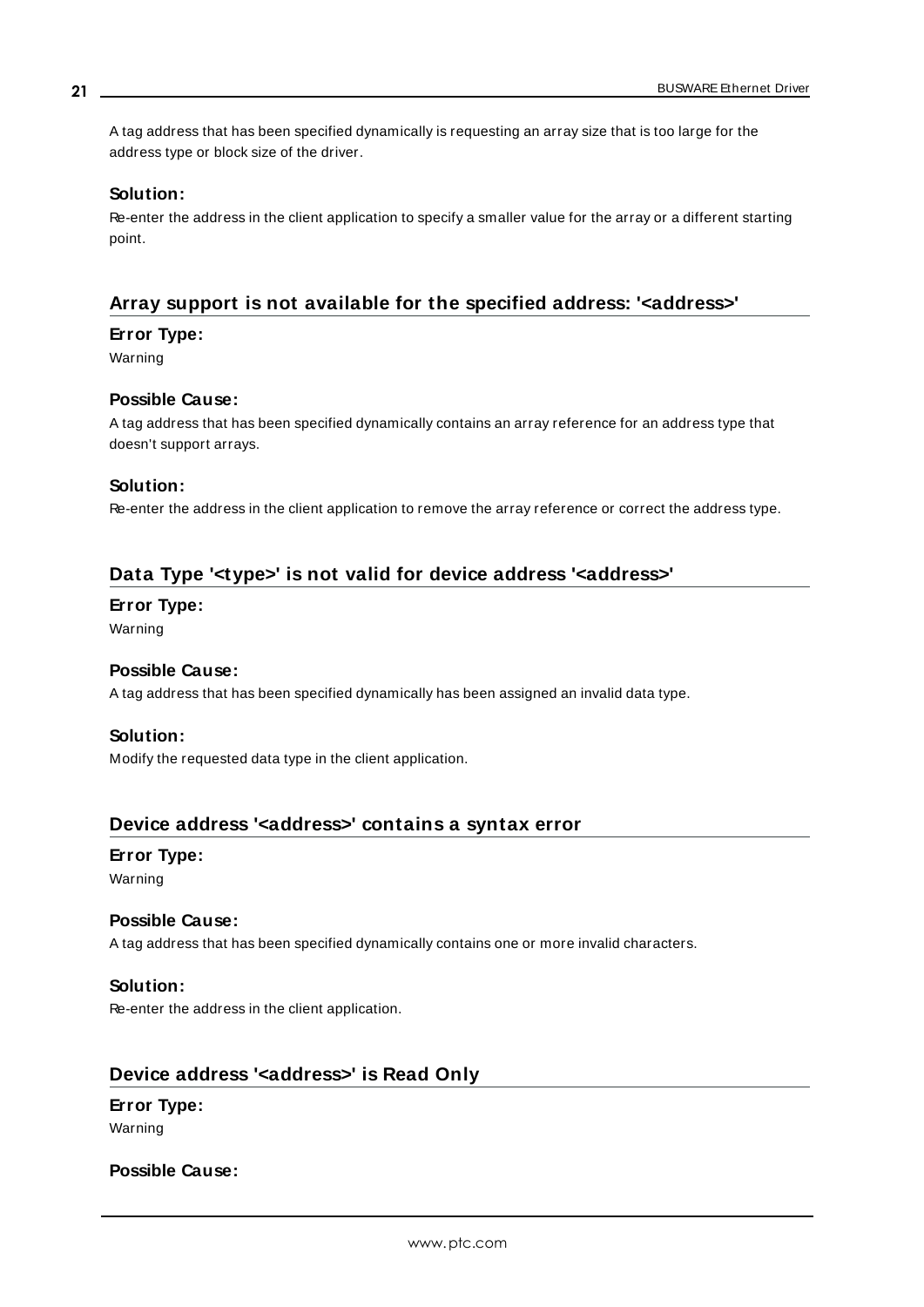A tag address that has been specified dynamically has a requested access mode that is not compatible with what the device supports for that address.

#### **Solution:**

Change the access mode in the client application.

### <span id="page-21-0"></span>**Missing address**

### **Error Type:**

Warning

### **Possible Cause:**

A tag address that has been specified dynamically has no length.

### **Solution:**

<span id="page-21-1"></span>Re-enter the address in the client application.

### **Device '<device name>' is not responding**

### **Error Type:**

Serious

### **Possible Cause:**

- 1. The serial connection between the device and the Host PC is broken.
- 2. The communications properties for the serial connection are incorrect.
- 3. The named device may have been assigned an incorrect Network ID.
- 4. The response from the device took longer to receive than the amount of time specified in the "Request Timeout" device property.

#### **Solution:**

- 1. Verify the cabling between the PC and the PLC device.
- 2. Verify that the specified communications properties match those of the device.
- 3. Verify that the Network ID given to the named device matches that of the actual device.
- 4. Increase the Request Timeout property so that the entire response can be handled.

### <span id="page-21-2"></span>**Unable to write to '<address>' on device '<device name>'**

### **Error Type:**

Serious

### **Possible Cause:**

- 1. The serial connection between the device and the Host PC is broken.
- 2. The communications properties for the serial connection are incorrect.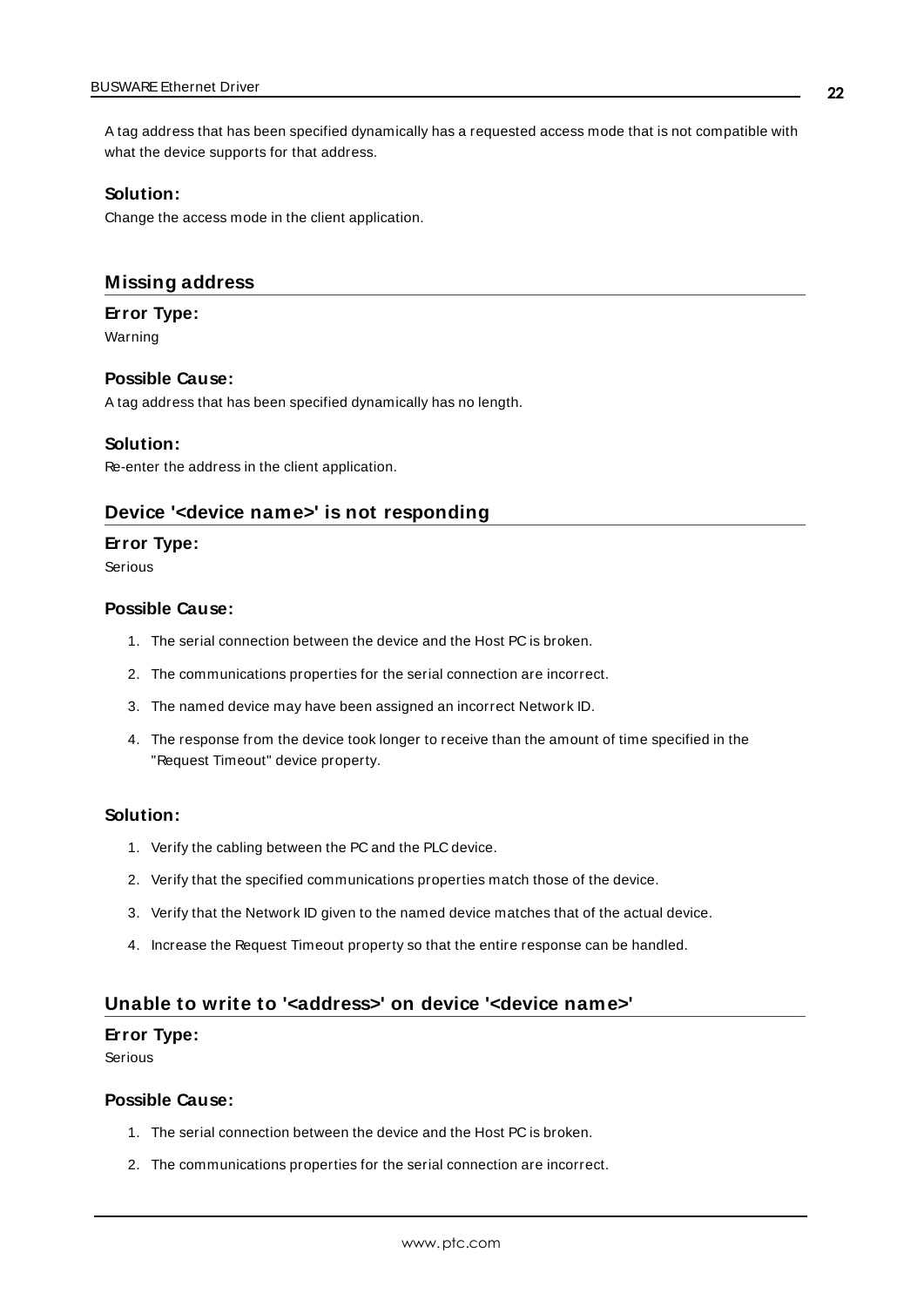3. The named device may have been assigned an incorrect Network ID.

### **Solution:**

- 1. Verify the cabling between the PC and the PLC device.
- 2. Verify that the specified communications properties match those of the device.
- 3. Verify that the Network ID given to the named device matches that of the actual device.

### <span id="page-22-0"></span>**Winsock initialization failed (OS Error = n)**

### **Error Type:**

### Fatal

| <b>OS</b> Error | Indication                                                                                                                           | <b>Possible Solution</b>                                                            |
|-----------------|--------------------------------------------------------------------------------------------------------------------------------------|-------------------------------------------------------------------------------------|
| 10091           | Indicates that the underlying network sub- Wait a few seconds and restart the<br>system is not ready for network com-<br>munication. | driver.                                                                             |
| 10067           | Limit on the number of tasks supported<br>by the Windows Sockets implementation<br>has been reached.                                 | Close one or more applications that may<br>be using Winsock and restart the driver. |

## <span id="page-22-1"></span>**Winsock V1.1 or higher must be installed to use the BUSWARE Ethernet Driver**

### **Error Type:**

Fatal

### **Possible Cause:**

The version number of the Winsock DLL found on the system is less than 1.1.

### **Solution:**

Upgrade Winsock to version 1.1 or higher.

## <span id="page-22-2"></span>**Bad address in block [<start address> to <end address>] on device '<device name>'**

### **Error Type:**

Serious

### **Possible Cause:**

An attempt has been made to reference a nonexistent location in the specified device.

### **Solution:**

Verify the tags assigned to addresses in the specified range on the device and eliminate ones that reference invalid locations.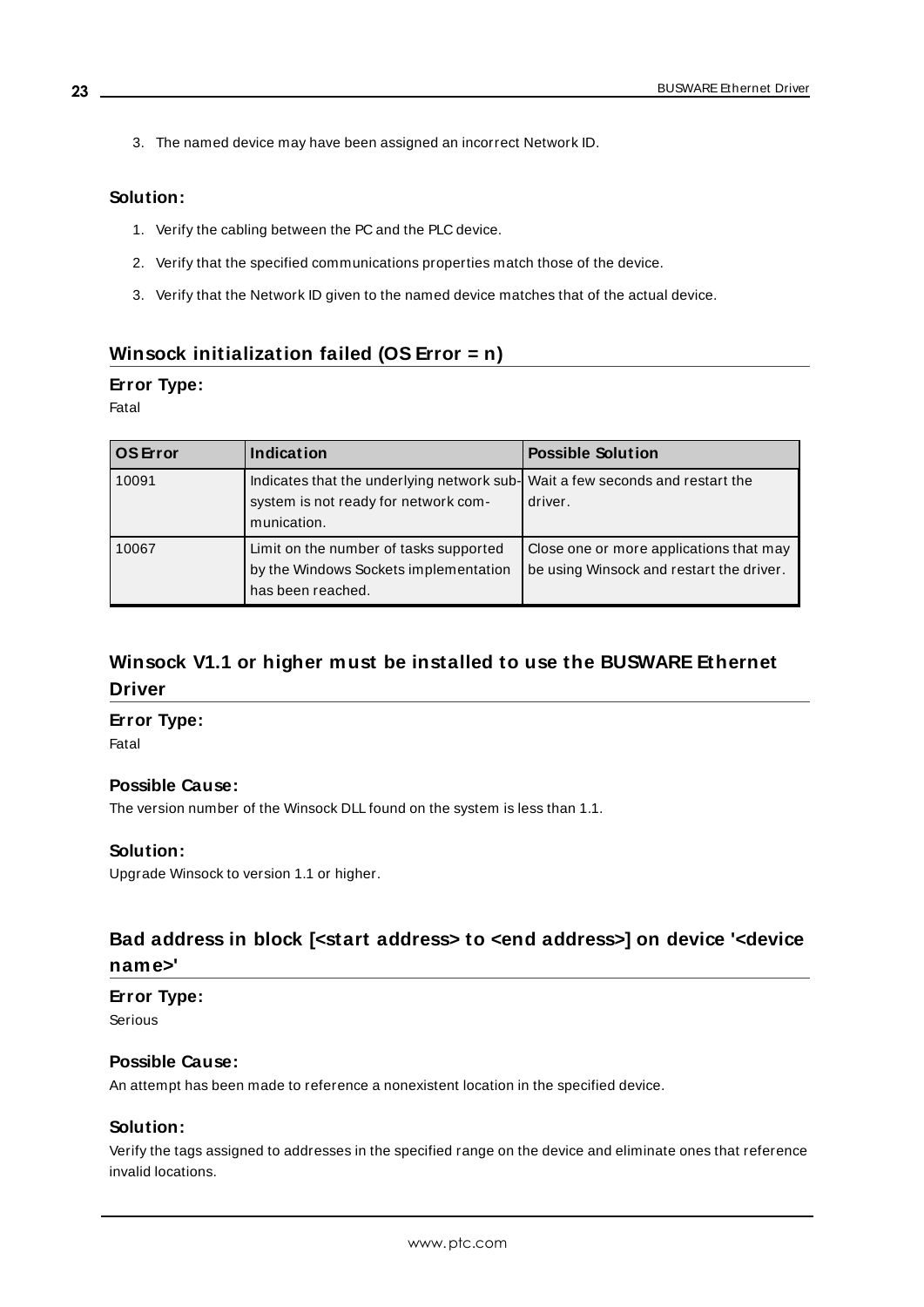## <span id="page-23-0"></span>**Block size mismatch reading [<start address> to <end address>] on device '<device name>**

### **Error Type:**

Fatal for addresses falling in this block.

### **Possible Cause:**

The driver attempted to read a block of memory in the PLC. The PLC responded with no error, but did not provide the driver with the requested block size of data.

### **Solution:**

Ensure that the range of memory exists for the PLC.

## <span id="page-23-1"></span>**Block request [<start address> to <end address>] on device '<device name>.' responded with exception = n**

### **Error Type:**

Fatal for addresses falling in this block.

### **Possible Cause:**

The driver attempted to read a block of memory in the PLC. The PLC responded with the exception error shown.

### **Solution:**

Ensure that the range of memory or data type exists for the PLC.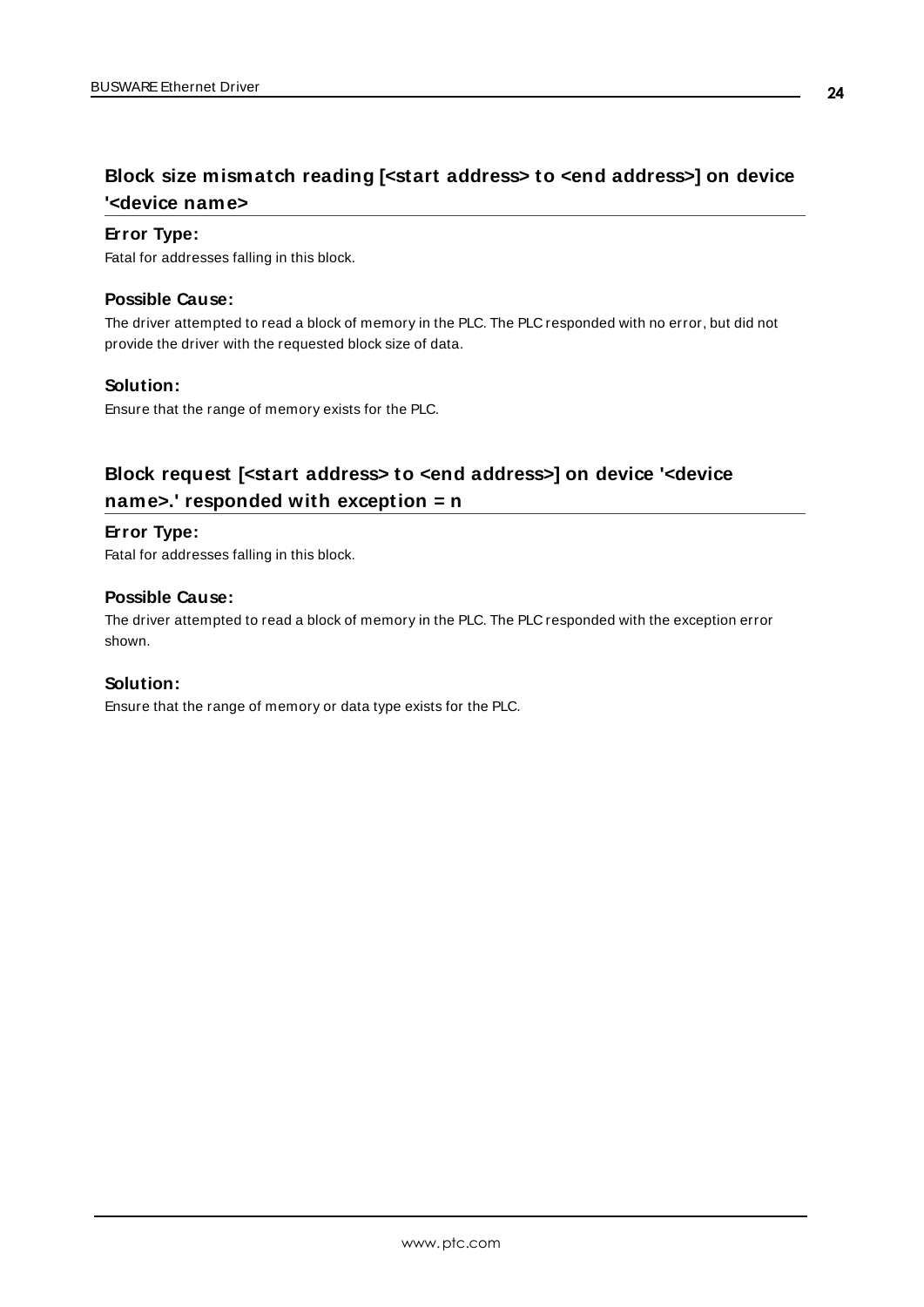## <span id="page-24-0"></span>Index

## **A**

Address '<address>' is out of range for the specified device or register [20](#page-19-1) Address Descriptions [18](#page-17-0) Addressing BUSWARE RS-485 Devices Over the Ethernet [15](#page-14-0) Analog [18](#page-17-1) Array size is out of range for address '<address>' [20](#page-19-2) Array support is not available for the specified address: < address>' [21](#page-20-0) Attempts Before Timeout [12](#page-11-1) Auto-Demotion [12](#page-11-0)

### **B**

Bad address in block [<start address> to <end address>] on device '<device name>' [23](#page-22-2) BCD [17](#page-16-1) Block request [<start address> to <end address>] on device '<device name>.' responded with exception = n [24](#page-23-1) Block Size [13](#page-12-2) Block size mismatch reading [<start address> to <end address>] on device '<device name> [24](#page-23-0) Blocks [13](#page-12-1) Boolean [17](#page-16-2) Byte [17](#page-16-3)

## **C**

Channel Assignment [9](#page-8-1) Channel Properties — Advanced [8](#page-7-0) Channel Properties — Ethernet Communications [7](#page-6-1) Channel Properties — General [6](#page-5-0) Channel Properties — Write Optimizations [7](#page-6-3) Char [17](#page-16-4) Coils [18](#page-17-2) Communications Timeouts [11](#page-10-1) Connect Timeout [11](#page-10-2)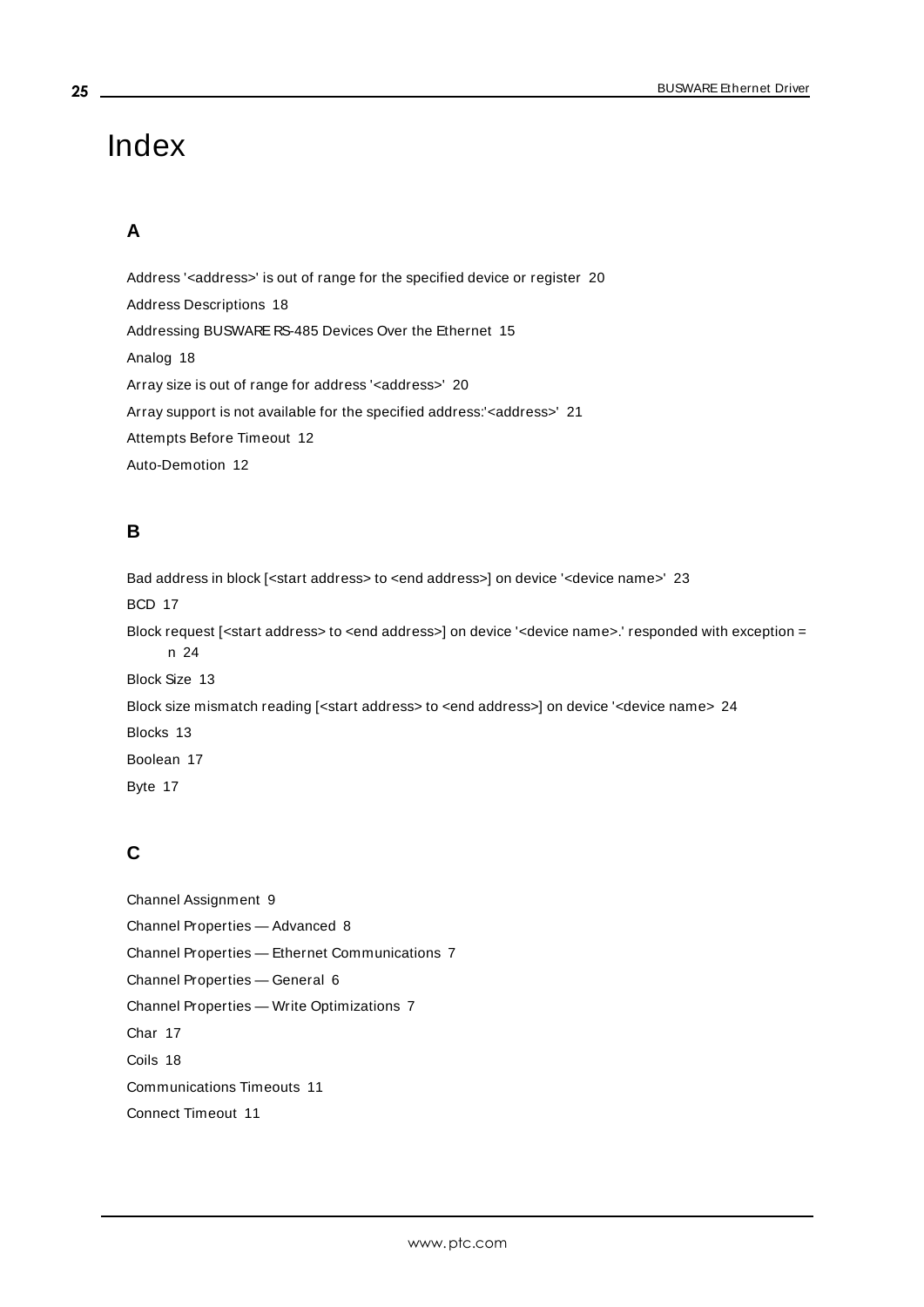## **D**

Data Collection [10](#page-9-3) Data Type '<type>' is not valid for device address '<aaddress>' [21](#page-20-1) Data Types Description [17](#page-16-0) Demote on Failure [12](#page-11-2) Demotion Period [13](#page-12-3) Device '<device name>' is not responding [22](#page-21-1) Device address '< address>' contains a syntax error [21](#page-20-2) Device address '< address>' is Read Only [21](#page-20-3) Device ID [5](#page-4-1) Device Properties — Auto-Demotion [12](#page-11-0) Device Properties — General [9](#page-8-0) Device Properties — Redundancy [14](#page-13-0) Device Properties — Timing [11](#page-10-0) Diagnostics [6](#page-5-1) Discard Requests when Demoted [13](#page-12-4) Discrete [18](#page-17-3) Do Not Scan, Demand Poll Only [11](#page-10-3) Driver [9](#page-8-2) Duty Cycle [8](#page-7-1) DWord [17](#page-16-5)

## **E**

ERP [4](#page-3-2) Error Descriptions [20](#page-19-0) Ethernet Settings [7](#page-6-4)

## **F**

Float [17](#page-16-6) Floating Point [18](#page-17-4)

## **G**

General [9](#page-8-0)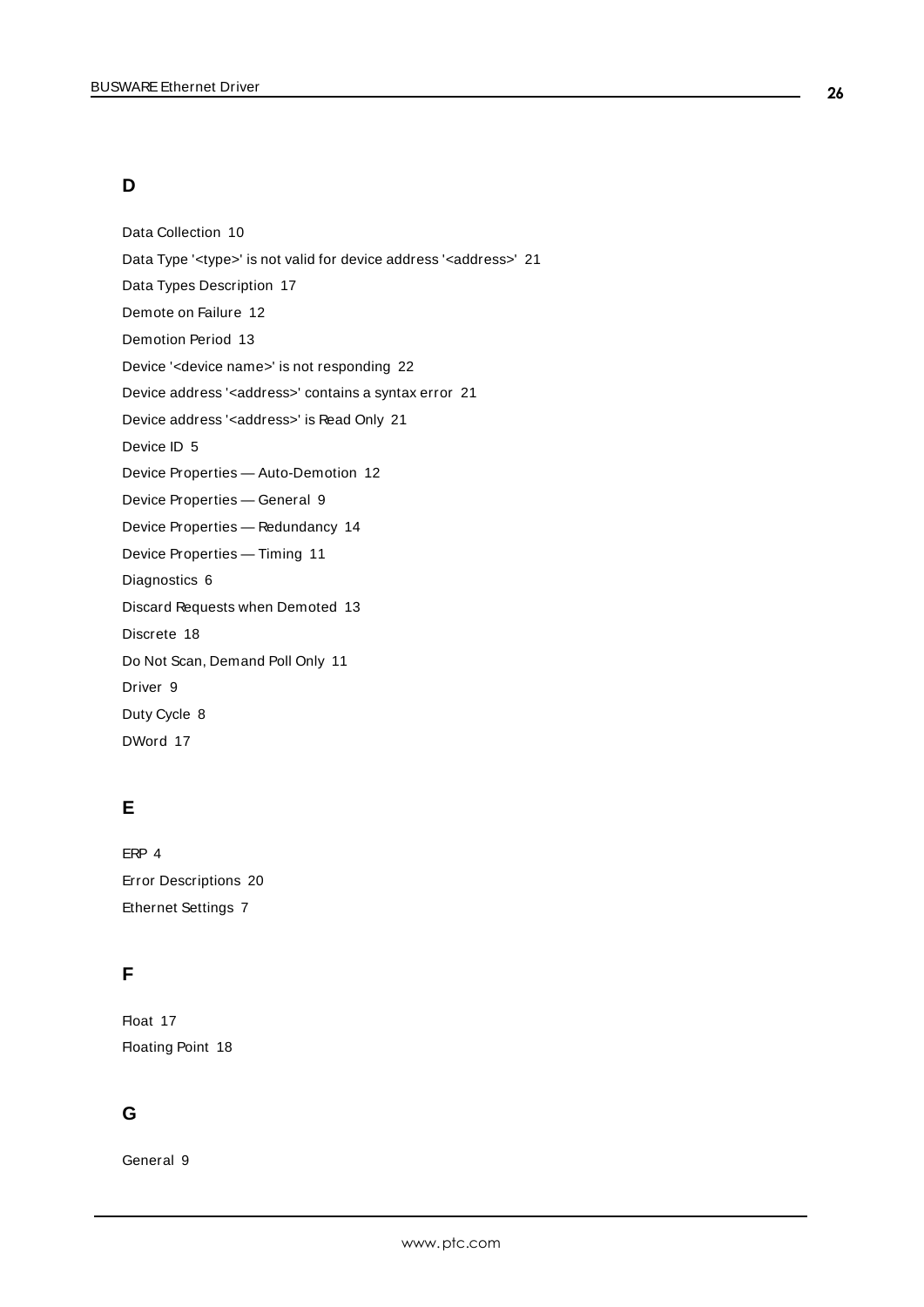**H**

HMI [4](#page-3-2)

## **I**

I/O Modules [5](#page-4-2) ID [9](#page-8-3) Identification [6,](#page-5-2) [9](#page-8-4) Initial Updates from Cache [11](#page-10-4) Inter-Device Delay [8](#page-7-2)

## **L**

LBCD [17](#page-16-7) Long [17](#page-16-8) Long Integer [18](#page-17-5)

### **M**

MES [4](#page-3-2) Missing address [22](#page-21-0) Model [9](#page-8-5)

## **N**

Name [9](#page-8-6) Network [5](#page-4-1) Network Adapter [7](#page-6-5) Non-Normalized Float Handling [8](#page-7-3)

## **O**

Open Protocol [5](#page-4-3) Operating Mode [10](#page-9-0) Optimization Method [7](#page-6-6) Optimizing Communications [16](#page-15-0) Overview [4](#page-3-1)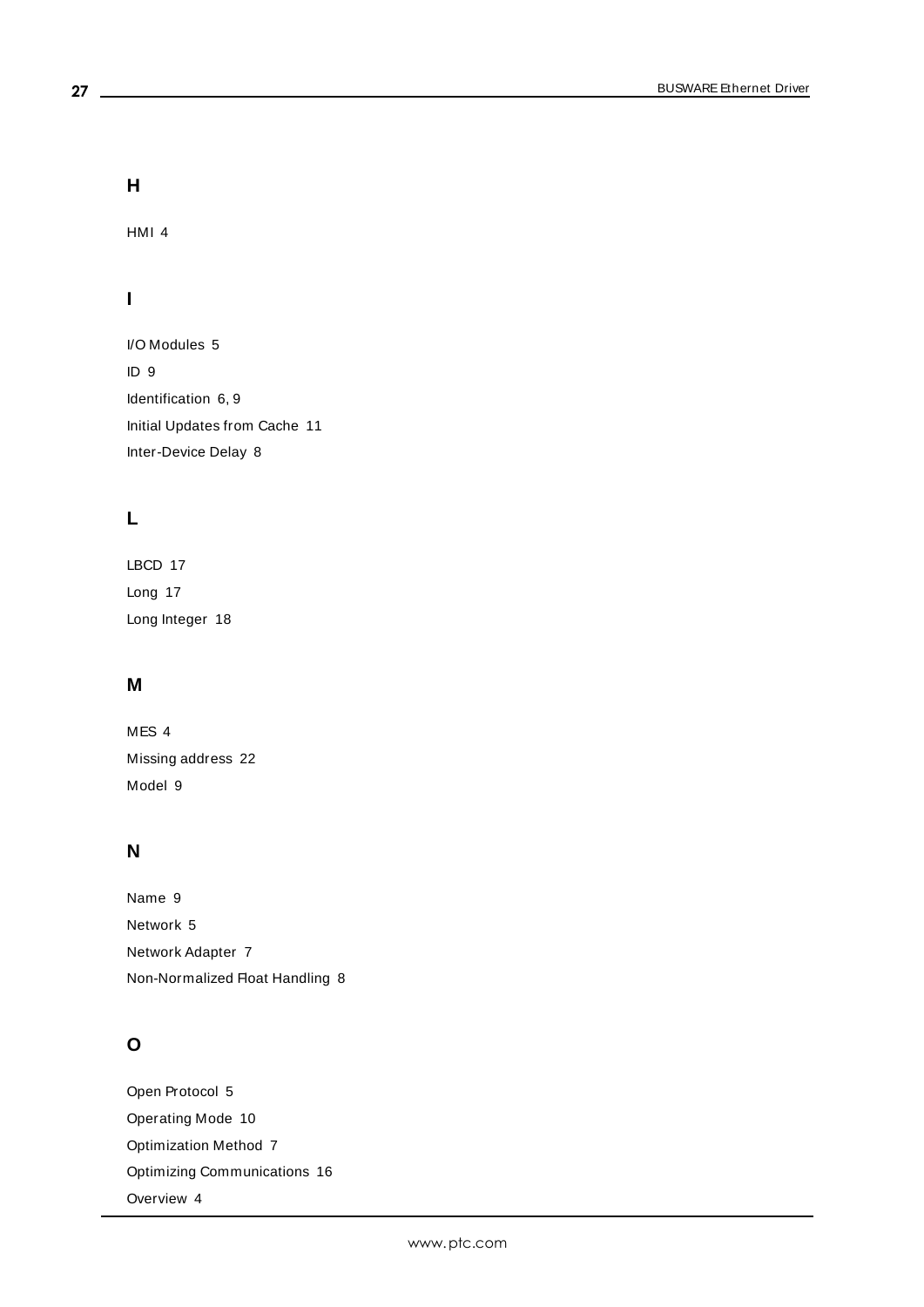### **P**

Port Number [13](#page-12-5)

## **R**

Redundancy [14](#page-13-0) Register Block Sizes [13](#page-12-6) Registers [18](#page-17-6) Replace with Zero [8](#page-7-4) Request Timeout [12](#page-11-3) Respect Tag-Specified Scan Rate [11](#page-10-5) RS-485 [15](#page-14-1)

## **S**

SCADA [4](#page-3-2) Scan Mode [11](#page-10-6) Setup [5](#page-4-0) Short [17](#page-16-9) Short Integer [18](#page-17-7) Simulated [10](#page-9-4)

## **T**

Tag Counts [7,](#page-6-0) [10](#page-9-1) TCP/IP [13](#page-12-0) Timeouts to Demote [13](#page-12-7) Timing [11](#page-10-0)

## **U**

Unable to write to '<address>' on device '<device name>' [22](#page-21-2) Unmodified [8](#page-7-5)

### **W**

Winsock initialization failed (OS Error =  $n)$  [23](#page-22-0)